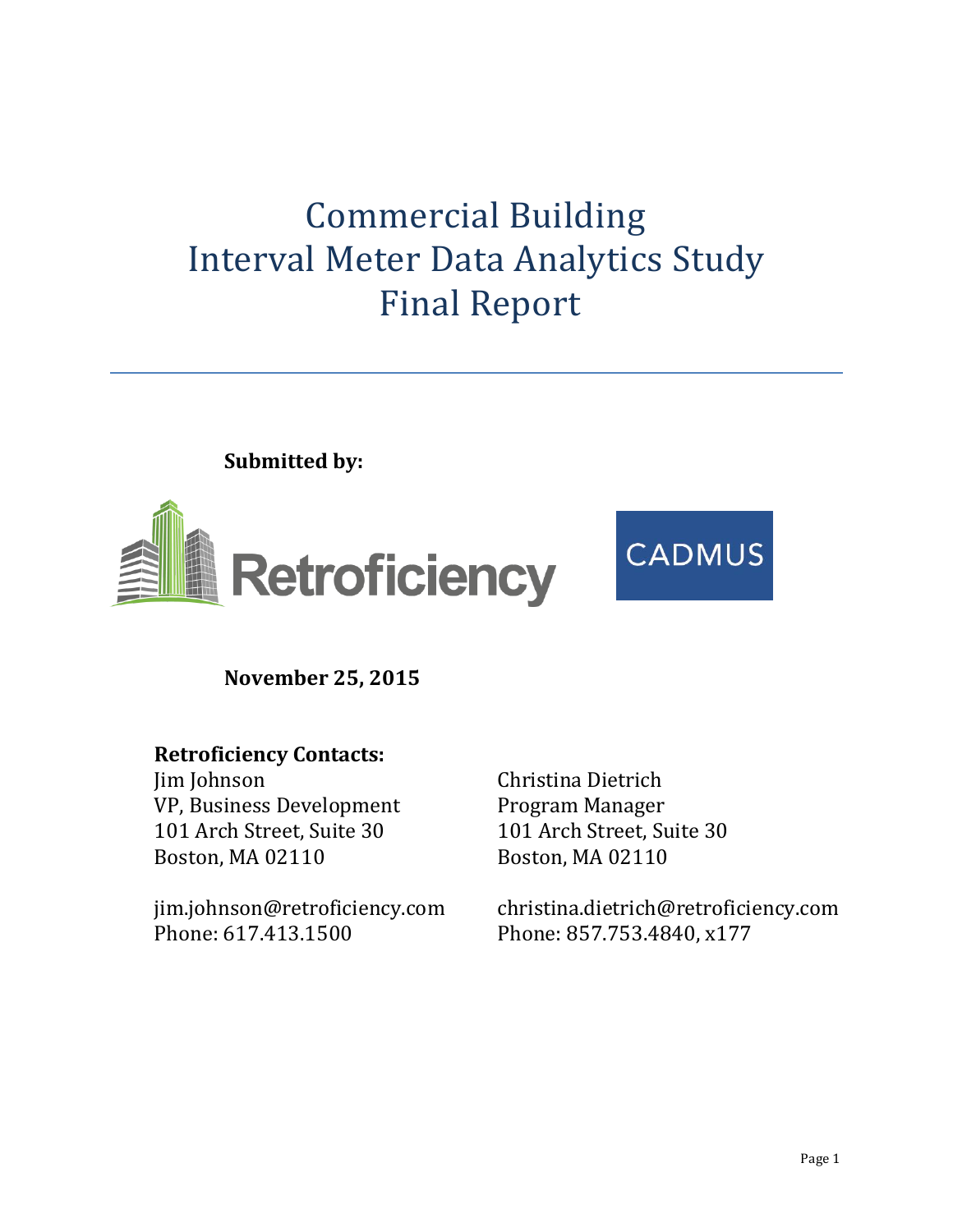

# **Contents**

| $\bf Validation  \,  \,  \,  \,  \, 13$ |  |
|-----------------------------------------|--|
|                                         |  |
|                                         |  |
|                                         |  |
|                                         |  |
|                                         |  |
|                                         |  |
|                                         |  |
|                                         |  |
|                                         |  |
|                                         |  |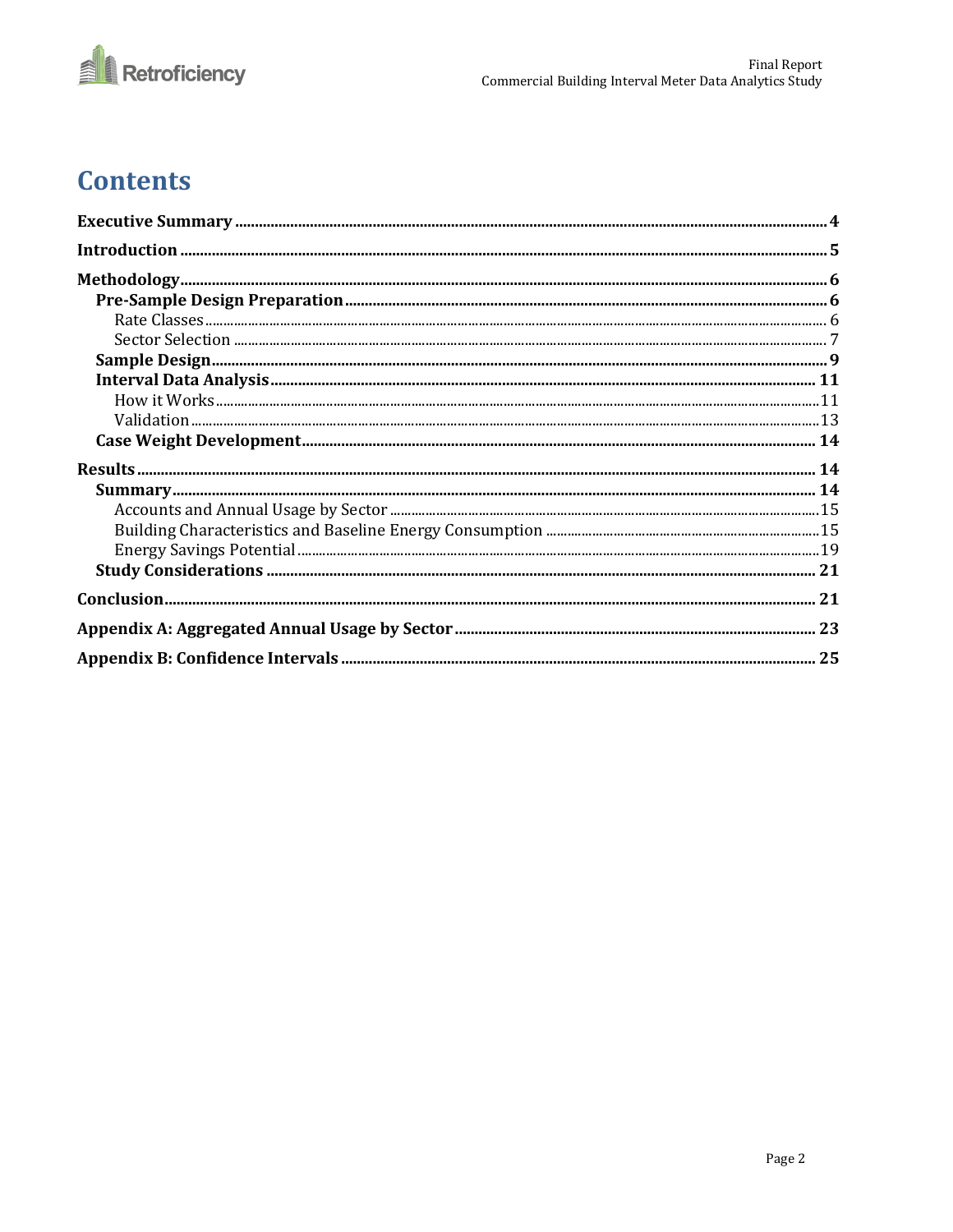

# **Table of Figures**

## **Table of Tables**

| Table 11. Savings Potential as a Percentage of Baseline Consumption by End Use Group 21 |  |
|-----------------------------------------------------------------------------------------|--|

# **Table of Appendix Tables**

| Table B2. Absolute Precision for Electric Energy Use Intensities by Segment and End Use (kWh/sqft)25 |  |
|------------------------------------------------------------------------------------------------------|--|
|                                                                                                      |  |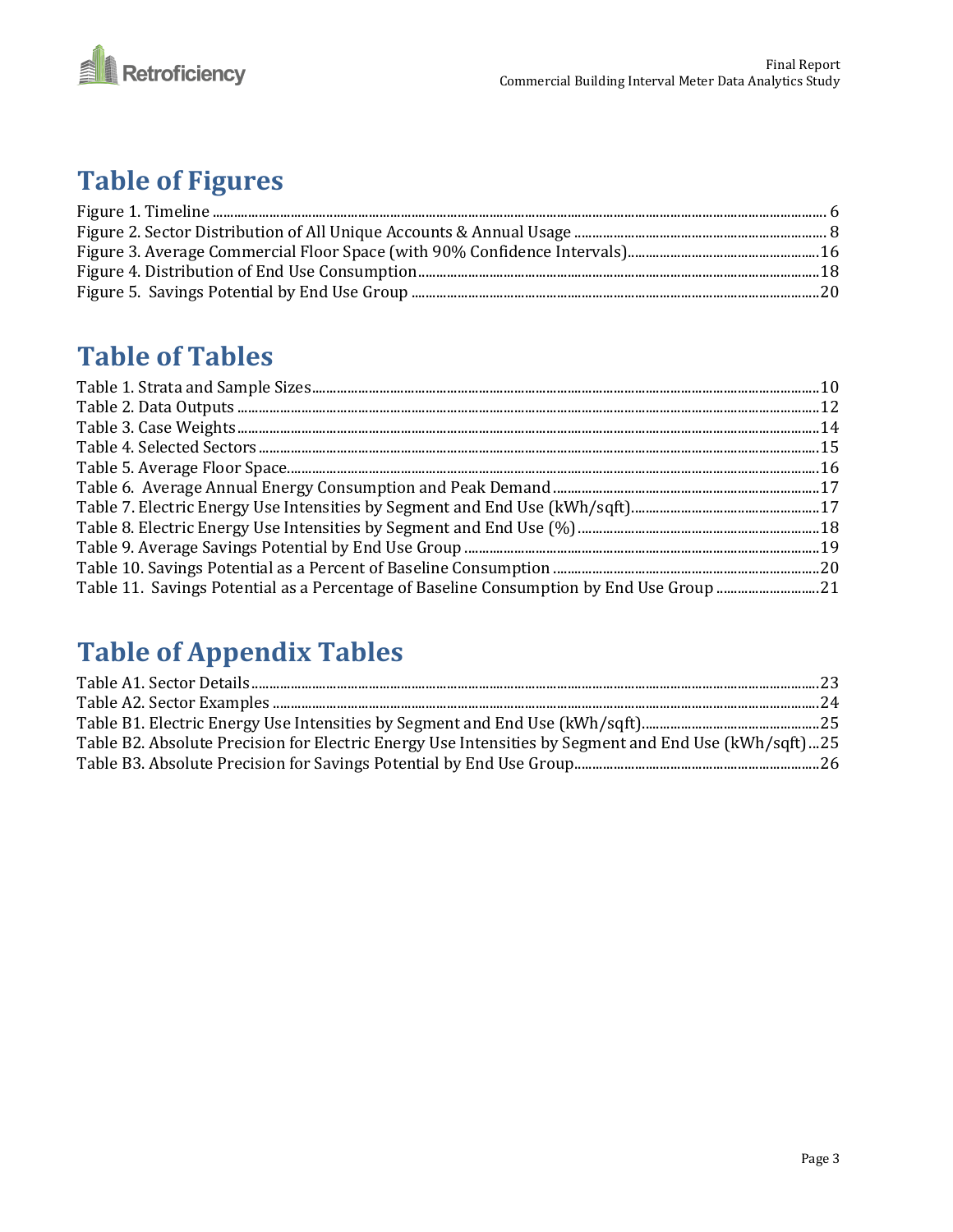

 $\overline{a}$ 

# <span id="page-3-0"></span>Executive Summary

Retroficiency, Inc. ("Retroficiency") and The Cadmus Group ("Cadmus") partnered to develop and execute a commercial baseline energy usage and energy efficiency study for the Efficiency Maine Trust ("Efficiency Maine"). Using new advancements in data analytics, Retroficiency and Cadmus (as the "Retroficiency Team") designed the study to assess a sample of more than 500 buildings across 8 commercial sectors within Central Maine Power's ("CMP") service territory, representing more than 158 gigawatt-hours of annual consumption.

Retroficiency's Virtual Energy Assessment ("VEA") solution leveraged interval meter data to remotely perform energy assessments across several commercial building use types to determine the energy usage and energy savings potential on an end-use basis (e.g., lighting, plug loads, heating, cooling, ventilation, etc.) for each building, without ever going on-site. By using meter analytics as the basis for this study, the report provides savings estimates that account for seasonal and time-of-day characteristics across several commercial building use types.

Because hundreds of buildings, containing tens of thousands of consumption data points each, were analyzed as a starting point, this Retroficiency and Cadmus study reflects the unique characteristics of certain medium and large commercial buildings<sup>1</sup> across CMP's service territory.

The savings potential presented in this study is not meant to be a substitute for Efficiency Maine's full electric potential study that incorporates all subsectors of the commercial sector, extends over ten years and takes into consideration adoption rates. Instead the efficiency potential presented in this report will be used to inform program design and customer acquisition.

<sup>1</sup> As defined by rate class. Specifically, the buildings analyzed as part of this study were subject to CMP's Medium General Service, Intermediate General Service, and Large General Service tariffs.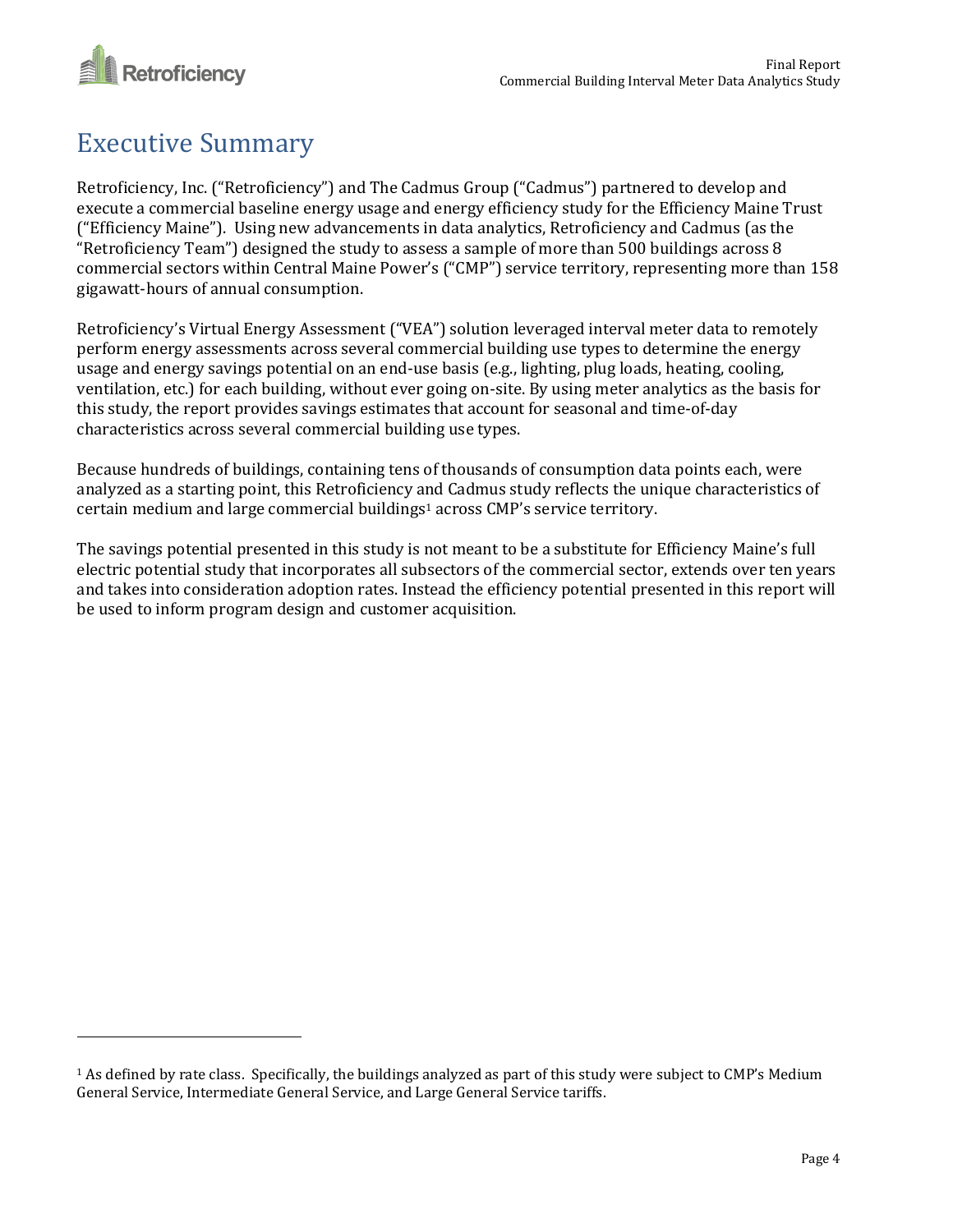

# <span id="page-4-0"></span>Introduction

 $\overline{a}$ 

Retroficiency and Cadmus partnered to provide Efficiency Maine with a commercial baseline energy usage and energy efficiency study, using interval meter data analytics. This approach leveraged deep, building-specific analytics on a carefully selected sample of hundreds of buildings, and the extrapolation of those results to the greater Maine market.

With extensive interval/smart meters deployed throughout Maine's electric utility territories and having previously seen the value of interval analytics through its Innovation Pilot program, Efficiency Maine was motivated to use this technology to rapidly characterize the current energy consumption and savings potential of CMP's population of medium and large commercial customers. Efficiency Maine sought to gain a better understanding of the baseline energy consumption and energy efficiency potential of key commercial sectors through this study. There were four key areas of interest:

- Percentage of accounts and load at the sector level
- Benchmark energy intensity at the sector level
- End-use consumption and energy savings potential at the sector level
- End-use consumption and energy savings at the building level

Using stratified random sampling, stratified by size and business type, the Retroficiency Team designed a representative sample of buildings across eight key sectors. Sample sizes were developed to minimize variance of estimates.

The study used Retroficiency's VEA to analyze this representative sample of various commercial buildings. VEA provides a detailed assessment of buildings using proprietary rapid energy modeling approaches, without ever going on site. Using a building's address and 12 months of historical meter data as the inputs, VEA delivered building-specific insights, including end-use consumption and savings potential.

Finally, the Retroficiency Team developed and applied case weights to the VEA results to correct for sample bias. The study relied on CMP consumption data for medium and large commercial customers, and thus the results are only extrapolated to that population of customers. However, the eight key sectors selected for this study represent 76% of consumption amongst CMP's medium and large commercial accounts. <sup>2</sup> The results of this study are most applicable to Efficiency Maine's C&I Prescriptive program and C&I Custom program.

The study weaved together a number of complex tasks in a relatively short time period. The steps involved and the associated timing are summarized in Figure 1, beginning with the initial data transfer.

<sup>2</sup> The eight selected sectors represent 59% of the energy consumed by CMP's medium and large commercial customers. Production/process accounts were not analyzed for this study. Excluding production/process consumption, the study's eight sectors represent 76% of annual consumption.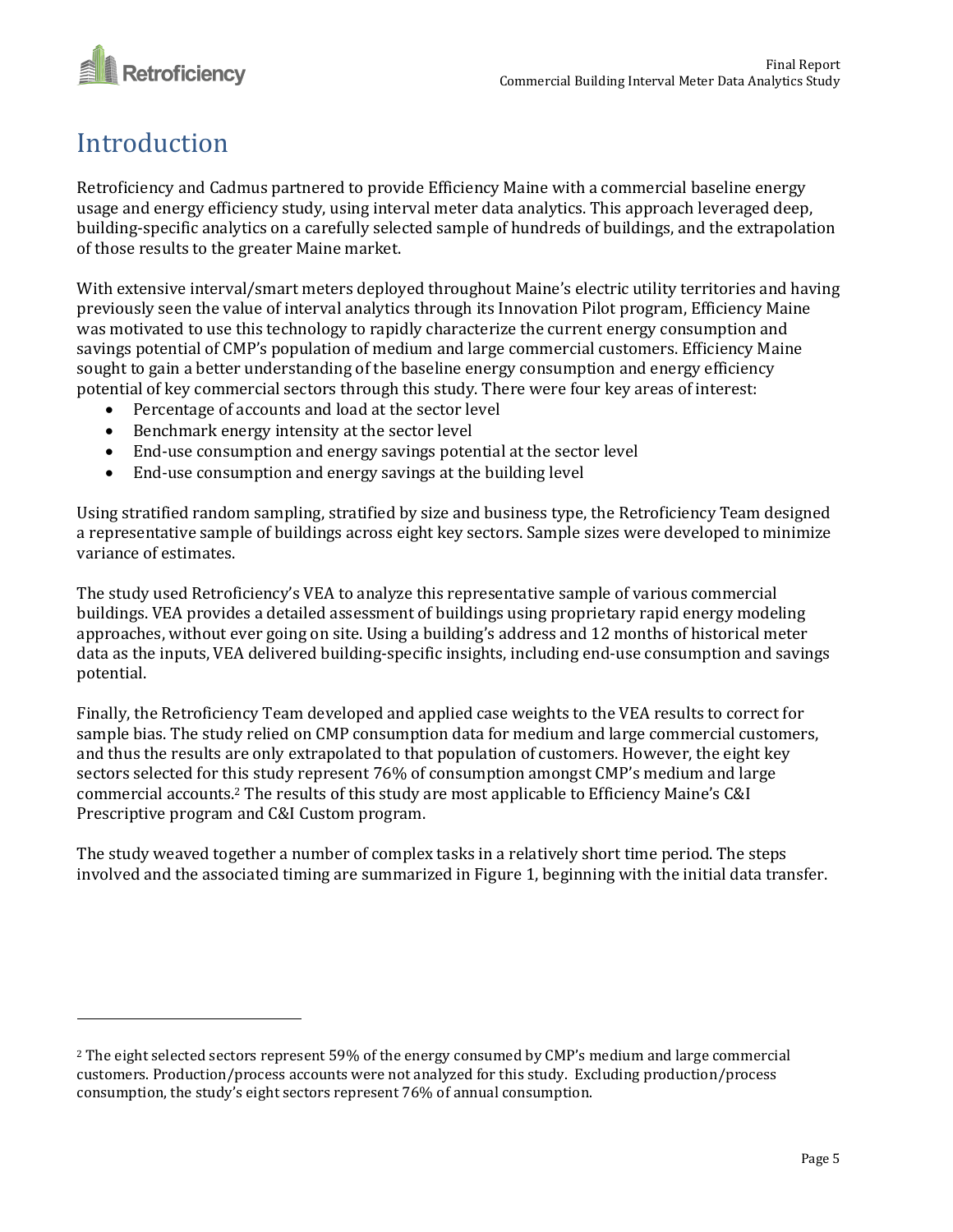|                               |                                           | Week #        |                 |                |   |  |    |   |  |   |   |
|-------------------------------|-------------------------------------------|---------------|-----------------|----------------|---|--|----|---|--|---|---|
| <b>Phase</b>                  | <b>Milestone</b>                          | <b>Owner</b>  | <b>Duration</b> | $\overline{2}$ | 3 |  | 5. | 6 |  | 8 | q |
|                               | <b>Pre-Sample Design Preparation</b>      |               |                 |                |   |  |    |   |  |   |   |
|                               | Transfer Required Customer Data           | <b>CMP</b>    | 2 weeks         |                |   |  |    |   |  |   |   |
|                               | Procure Third Party Data                  | Retroficiency | 1 week          |                |   |  |    |   |  |   |   |
|                               | Align Third Party Data with Customer Data | Retroficiency | 1 week          |                |   |  |    |   |  |   |   |
| <b>Sample Design</b>          |                                           |               |                 |                |   |  |    |   |  |   |   |
|                               | Sample Design                             | Cadmus        | 1 week          |                |   |  |    |   |  |   |   |
|                               | Interval Data Analysis                    |               |                 |                |   |  |    |   |  |   |   |
|                               | Transfer Required Interval Data           | <b>CMP</b>    | 2 weeks         |                |   |  |    |   |  |   |   |
| Interval Data Analysis        |                                           | Retroficiency | 2 weeks         |                |   |  |    |   |  |   |   |
| <b>Extrapolate to Market</b>  |                                           |               |                 |                |   |  |    |   |  |   |   |
| <b>Extrapolation Analysis</b> |                                           | Cadmus        | 1 week          |                |   |  |    |   |  |   |   |
|                               | Transfer Results to Efficiency Maine      | Retroficiency | 1 day           |                |   |  |    |   |  |   |   |

### **Figure 1. Timeline**

This report describes the study methodology, results, and findings.

# <span id="page-5-0"></span>Methodology

This section of the report discusses the four phases of the study, and the underlying methodology:

- **Pre-Sample Design Preparation**: The Retroficiency Team procured proprietary third-party firmographic and building data, and aligned this data with customer billing data from CMP. Retroficiency and Efficiency Maine collaborated on the selection of the eight key sectors (as identified below) that reflect the majority of Maine's commercial building stock for this study.
- **Sample Design**: Cadmus designed a representative sample of buildings for interval analysis, focusing on the eight key sectors.
- **Interval Data Analysis**: Retroficiency conducted VEAs on the Cadmus-identified sample of buildings. In total, 537 buildings were analyzed across eight sectors.
- **Estimate Market Potential**: Using a case weighting methodology designed to mitigate potential bias, Cadmus extrapolated the results of Retroficiency's VEAs to characterize end use consumption and savings potential across the eight selected sectors.

## <span id="page-5-1"></span>Pre-Sample Design Preparation

## <span id="page-5-2"></span>**Rate Classes**

 $\overline{\phantom{0}}$ 

CMP interval data is exported by rate class. CMP interval data is available as 15-minute readings for Medium General Service ("MGS"), Intermediate General Service ("IGS"), and Large General Service ("LGS") rate classes, and as hourly readings for the Small General Service ("SGS") rate class. <sup>3</sup> VEA is compatible with 15-minute interval data and hourly interval data formats. 4

<sup>3</sup> The CMP rate schedules detail rate descriptions and service thresholds:

http://www.cmpco.com/YourHome/pricing/pricingSchedules/default.html. At a high-level, SGS is applicable to customers whose maximum monthly measured demand does not exceed 20 kW, MGS is applicable to customers between 20 kW and 400 kW, IGS covers between 400 kW and 1,000 kW, and LGS covers above 1,000 kW.

<sup>4</sup> VEA is also compatible with monthly consumption data, although this study was limited to interval data analytics.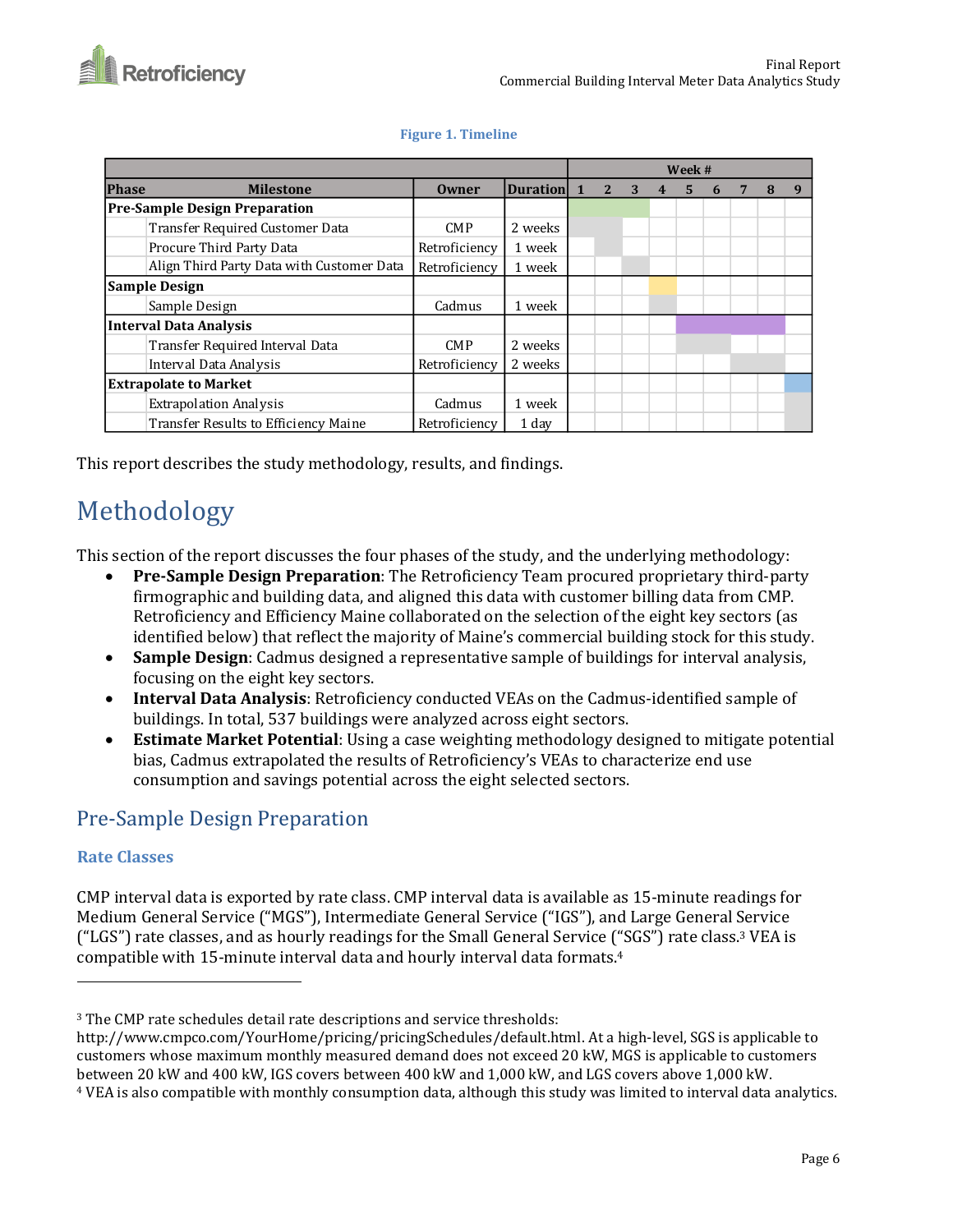

During initial data discussions, Efficiency Maine, CMP, and the Retroficiency Team determined that the study would focus on three commercial rate classes: MGS, IGS, and LGS. Streamlining CMP data requests, retaining consistent data granularity, and a quick timeline were key factors in Efficiency Maine's decision. As a result, the study covered only MGS, IGS, and LGS rate classes, and thus the final results are only applicable to customers in those rate classes.

The Retroficiency Team received customer billing data from CMP for all MGS, IGS, and LGS commercial customers for purposes of selecting both the sectors for analysis and the specific buildings for the sample.

### <span id="page-6-0"></span>**Sector Selection**

l

Before moving forward with the sample design and interval data analytics, the Retroficiency Team and Efficiency Maine had to select the eight key sectors for the study. The team procured additional firmographic data, mapped buildings to sectors, and summarized the sector distribution of unique accounts and annual usage to inform the sector selection. The following steps were required to create the sector summary:

- The Retroficiency Team sourced firmographic and square footage data from proprietary thirdparty sources, and mapped this to the CMP billing data.<sup>5</sup>
- The team aggregated annual usage from the billing data across all unique accounts received from CMP. This was sourced from the April 2014 to March 2015 monthly usage values in the CMP billing data.
- The aggregated annual usage was grouped by sector, as determined using third-party firmographic data. In cases where third-party data was not available, the SIC codes received from CMP were used.

The following chart (Figure 2) shows the sector distribution of all unique accounts and annual usage.<sup>6</sup> Appendix A provides a more granular presentation of the aggregated annual usage results, in addition to specific sector examples.

<sup>5</sup> The CMP billing data did not include service address street suffix (Street, Road, Avenue, etc.). Efficiency Maine instructed Retroficiency to move forward with the billing data as-is, and document the necessary assumptions in the final report. Retroficiency's software verified building service addresses using postal databases. Without the service address street suffix, Retroficiency relied on the other available address components to verify service addresses of the available buildings.

<sup>6</sup> Figure 2 depicts all MGS, IGS, and LGS accounts received from CMP, including accounts not eligible or selected for the in-depth interval analysis.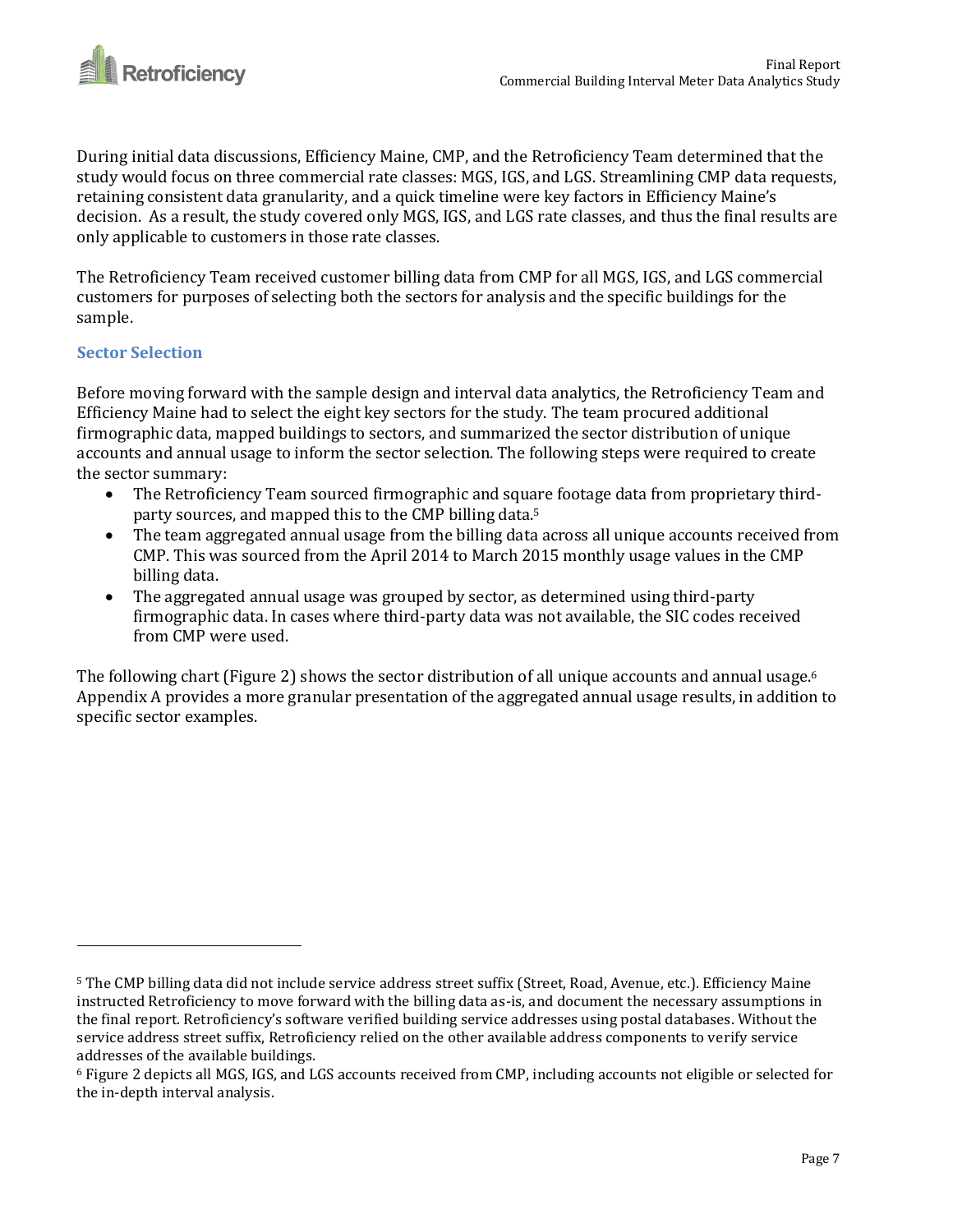

 $\overline{a}$ 





The team collaborated with Efficiency Maine to select eight sectors for the study that represent a majority of Maine's commercial building consumption. The following eight sectors were selected: Office, Retail, Grocery Store, Restaurant, Warehouse, Hotel, Lodging, and Clinic. These eight sectors were selected after consideration of annual usage, number of accounts and relevance for Efficiency Maine programs. The study's eight selected sectors cover 76% of annual consumption (excluding production/process accounts).<sup>7</sup> The sample design, interval data analysis, and market extrapolation phases focused on the eight selected sectors.

Retroficiency provided Cadmus with a list of buildings for sample consideration. This file included 6,277 buildings in total, and 2,622 applicable buildings within the eight selected sectors.

<sup>7</sup> Or 59% of total annual consumption (including production/process) across CMP's medium and large commercial customers.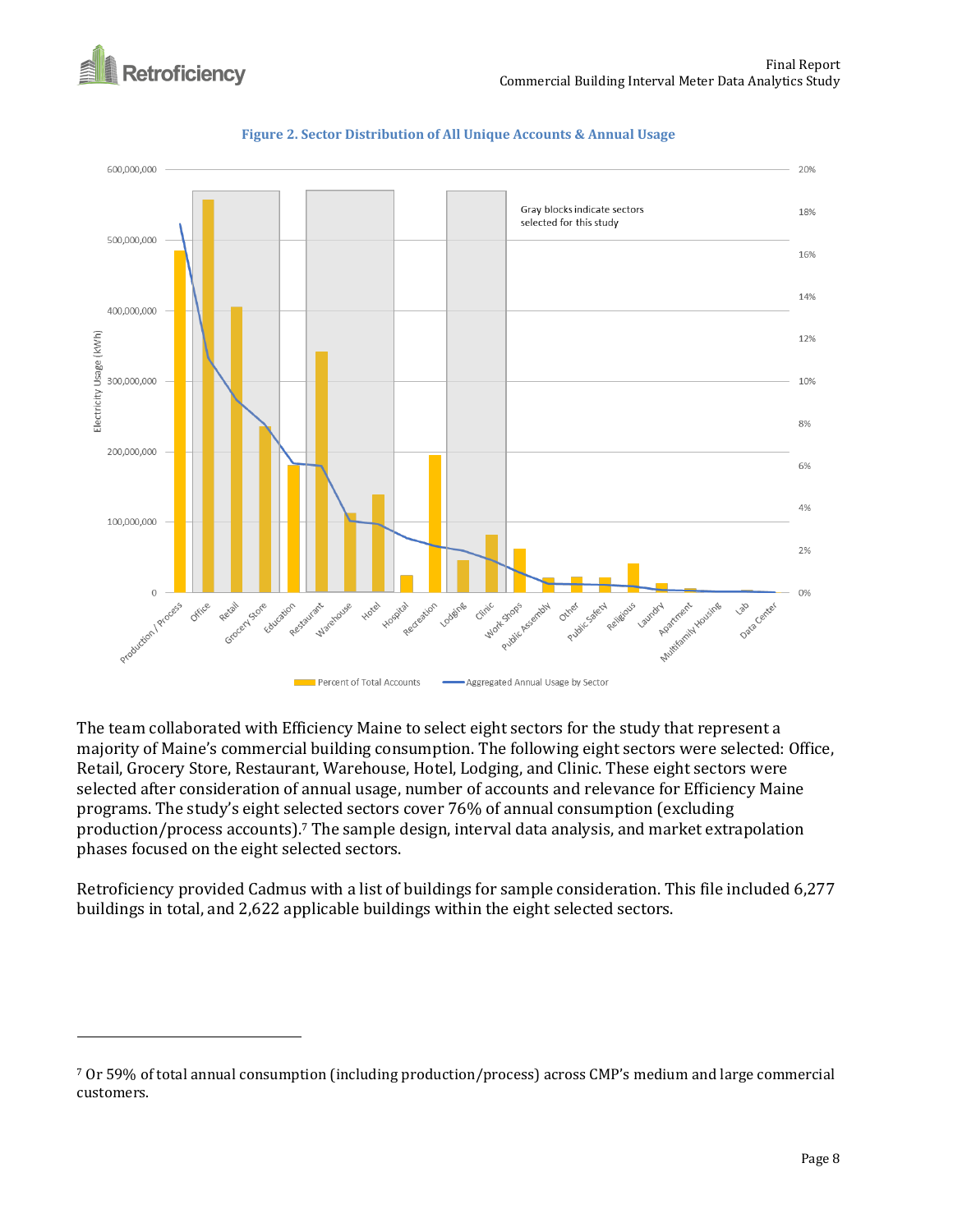

## <span id="page-8-0"></span>Sample Design

 $\overline{\phantom{0}}$ 

Cadmus developed a stratified random sample to identify specific buildings to analyze. This process involved the following five steps:

- **1. Identify commercial segments to analyze**. The team worked with Efficiency Maine to determine which eight segments would be analyzed (as discussed in the preceding Pre-Sample Design Preparation section).
- **2. Determine sample sizes for each segment.** The team then determined the sample sizes required to produce estimates with 90% confidence,  $\pm$  10% relative precision.<sup>8</sup> Because this study involved estimating averages, the team used the following standard formula to determine the initial sample size:

$$
n = \left(\frac{z}{e} \times \text{CV}\right)^2
$$

Where  $z = 1.645$  (the z value for a desired 90% confidence interval),  $e = 10%$  (the desired level of precision), and  $CV = 0.5$  (a standard assumption for a coefficient of variation). For most segments, this formula yielded an initial sample size of 68 buildings.<sup>9</sup>

- **3. Inspect sales and floor space to data to determine if stratification will improve estimates.** The distribution of consumption and floor space in each segment was examined to determine if sampling by subgroups of each segment (or strata) will reduce standard errors. The team identified fifteen strata within the eight segments. Strata are based on either a floor space cutoff or a segment subtype.
- **4. Calculate optimal sample size for each strata.** A Neyman allocation was used to determine optimal sample sizes for each strata. This is a standard approach to minimize the expected variance of estimates for different segment.
- **5. Select a random sample of buildings for analysis**. Once the team determined the optimal sample size for each strata in step four, the team identified a random sample of buildings for analysis. Within each strata, each building had an equal probability of selection.

[Table 1](#page-9-0) shows sample sizes for the fifteen strata. The team broke out offices, retail, hotels, restaurants, and clinics by building size (floor space). The team stratified the food sales segment by business type, including supercenters, convenience stores, and lightly refrigerated (LR) food sales. Warehouses and lodging are relatively homogenous segments and did not require stratification.

<sup>8</sup> Assuming a coefficient of variation of 0.5. While most estimates achieve 90/10 confidence and precision, some do not due to high variance.

<sup>9</sup> Final sample sizes for some buildings may be greater than the requisite 68 buildings due a minimum sample of 5 buildings required for individual strata. The Retroficiency Team only analyzed 47 buildings in the "lodging" segment.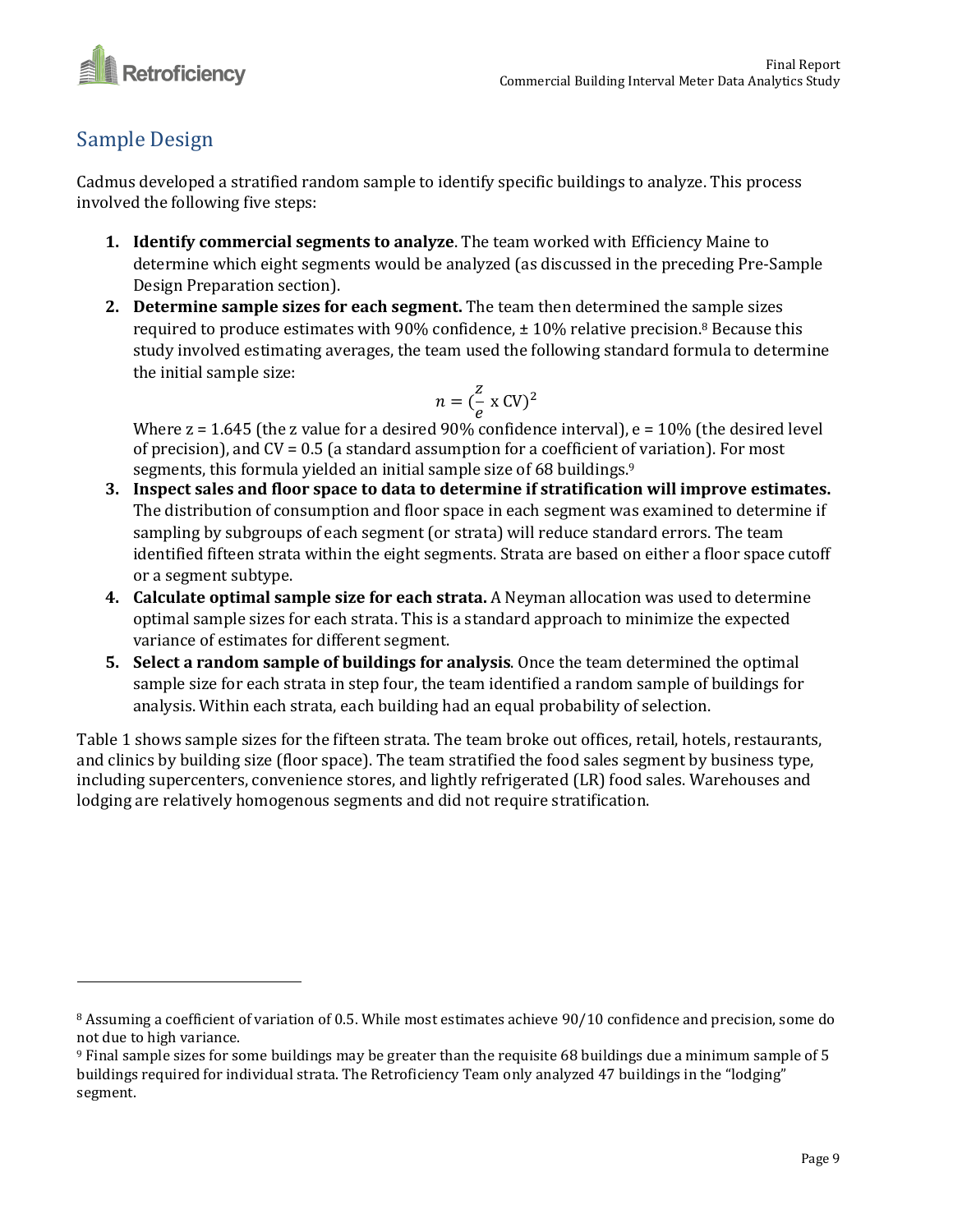<span id="page-9-0"></span>

|                        | <b>Sample</b>                                |             |
|------------------------|----------------------------------------------|-------------|
| <b>Segment</b>         | <b>Subgroup</b>                              | <b>Size</b> |
| Office                 | Small < 30,000 Square Feet                   | 43          |
| Office                 | Large $\geq$ 30,000 Square Feet              | 26          |
| Retail                 | Small < 30,000 Square Feet                   | 59          |
| Retail                 | Large $\geq$ 30,000 Square Feet              | 10          |
| Hotel                  | Small < 30,000 Square Feet                   | 28          |
| Hotel                  | Large $\geq$ 30,000 Square Feet              | 41          |
| Restaurant             | Small < 30,000 Square Feet                   | 68          |
| Restaurant             | Large $\geq$ 30,000 Square Feet <sup>1</sup> | 5           |
| Food Sales             | Lightly Refrigerated (LR) Food Sales         | 6           |
| <b>Food Sales</b>      | Convenience Store                            | 43          |
| <b>Food Sales</b>      | Supercenter                                  | 21          |
| Clinic                 | Small < 30,000 Square Feet                   | 67          |
| Clinic                 | Large $\geq$ 30,000 Square Feet              | 5           |
| Warehouse              |                                              | 68          |
| Lodging <sup>2</sup>   |                                              | 47          |
| <b>Total Buildings</b> |                                              | 537         |

### **Table 1. Strata and Sample Sizes**

<sup>1</sup> After the team developed the initial sample, the team identified some restaurants included in the large sample with floor space less than 30,000 square feet. The team preserved the "large" restaurant strata, as the buildings selected still represent the largest restaurants in the population and had higher variance than smaller restaurants, even if they were not above an initial 30,000 square foot threshold.

<sup>2</sup>The Retroficiency Team analyzed all available buildings in the "lodging" segment (a census). For this reason, we did not require 68 buildings.

While this sample design represents most commercial buildings in Maine, the following caveats must be noted:

- The sample only includes CMP customers.
- The sample excludes customers without interval meter data, or for which interval meter analysis cannot be performed (such as customers with on-site generation). The sample design included most of CMP's MGS, IGS, and LGS customers.
- For offices, retail, hotels, restaurants, and clinics, the Retroficiency Team used floor space to stratify the sample because characteristics such as equipment types, fuel types, efficiencies, and occupancy tend to vary in large and small buildings. Floor space was the best available proxy.
- The team did not apply a finite population adjustment to sample sizes due to the uncertainty of the total number of buildings for each segment in Maine.

Also, the Retroficiency Team did not develop a sample to produce estimates for each strata. Stratification only reduces the uncertainty of segment-specific estimates, but does not ensure estimates for subgroups of each segment meet certain levels of confidence and precision.

These caveats should be considered before applying results to a broader population of buildings. For instance, study results may not represent buildings in Emera Maine's or another utility's service territory. Also, since the study sample only included MGS, IGS, and LGS customers (and excluded SGS customers), the study results may only apply to larger buildings.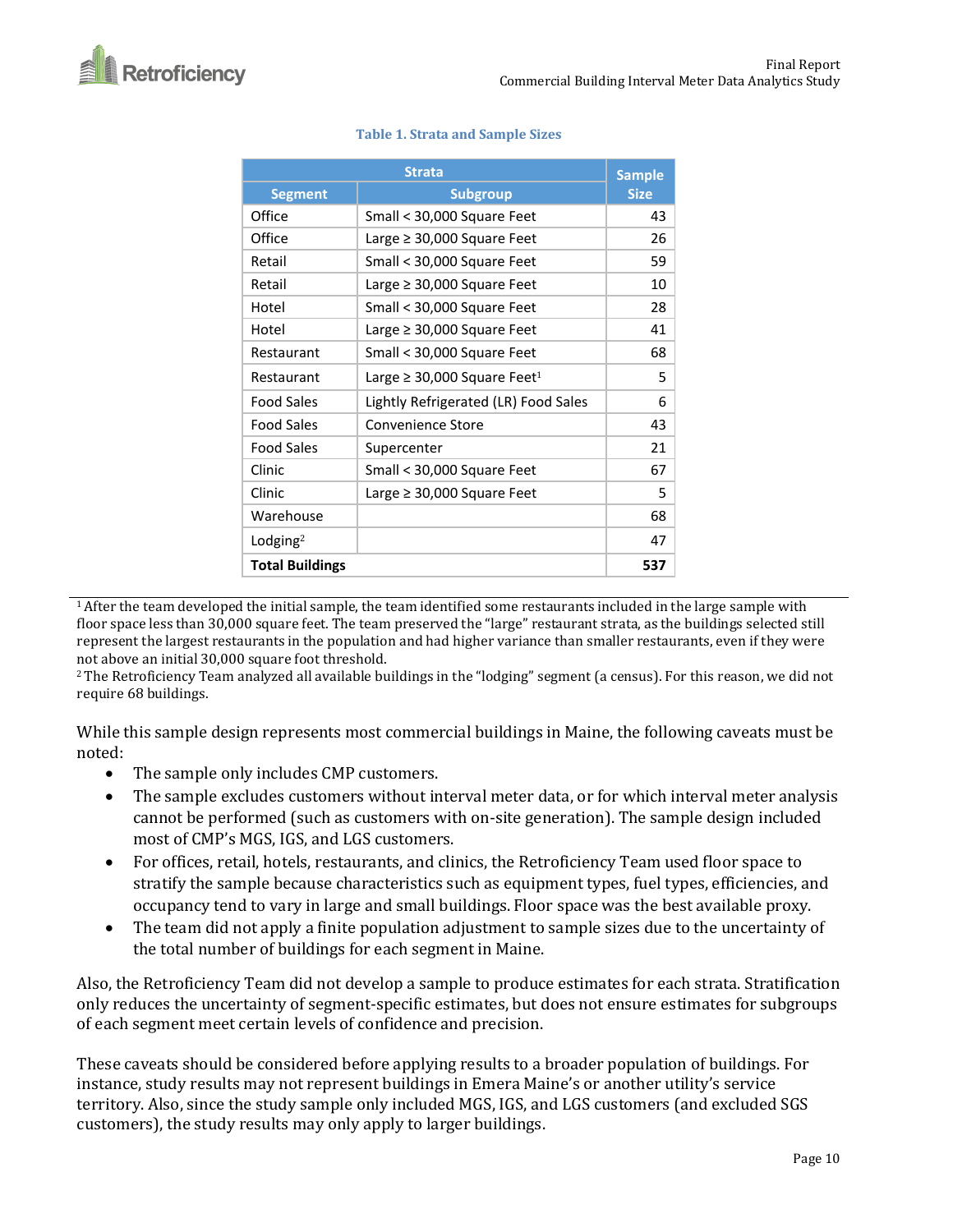

With these caveats in mind, the sample satisfies the study's broad objectives, which include:

- Produce estimates with 90% confidence and  $\pm$  10% precision for eight segments;
- Account for the diversity of buildings within each segment through stratification; and
- Produce estimates that represent most commercial buildings in Maine.

## <span id="page-10-0"></span>Interval Data Analysis

Retroficiency requested one year of historical, whole-building 15-minute electric interval data from CMP for all buildings in the Cadmus sample set. Retroficiency then conducted VEAs on the sample set, following the prioritized order of analysis provided by Cadmus. The analysis and building-level results are based on interval data for the period of June 2014 - June 2015.<sup>10</sup>

## <span id="page-10-1"></span>**How it Works**

 $\overline{a}$ 

The VEA software takes three key analytical steps to analyze interval data:

- **Step 1:** VEA leverages one year of historical energy consumption data and the building's physical (premise) address to algorithmically detect key attributes about the building. This step involves applying hyper-local weather information $11$  and leveraging a number of advanced inverse modeling and statistical techniques to detect key attributes of the building, including building type, end-use consumption, and operational characteristics.
- **Step 2:** Based on the attributes determined in step 1, the software develops two unique energy models one which represents how the building is currently using energy and a second energy model of how the building would use energy with efficient systems and operations. Efficient systems and operations are based on a number of best practices, including recent energy codes and building controls strategies. The analysis is focused on proven market measures with short-to-moderate paybacks, targeting no more than 7-8 years. The system and operational characteristics used to generate the efficient models are specific to each building analyzed and have been refined using engineering expertise and judgement.
- **Step 3:** VEA uses the two models created in step 2 to compare a building's performance across every hour of every day, including end-use consumption and responses to weather, occupied vs. unoccupied periods, and seasons. This comparison enables VEA to estimate the total energy savings potential of a building and identify specific energy savings opportunities.

The above process enabled Retroficiency to evaluate a sample of Maine's commercial building portfolio at mass scale and yielded insights based on tens of thousands of energy consumption data points. This analysis provides a much deeper understanding of energy efficiency performance than other methods, which typically utilize a single data point, such as total annual energy consumption or square footage. This study did not consider how Retroficiency's models compare to Efficiency Maine's TRM. The results

<sup>10</sup> VEA results reflect historic local weather data coincident with the interval data analysis period (June 2014 - June 2015). The results are not weather adjusted to a typical meteorological year.

<sup>&</sup>lt;sup>11</sup> Weather is actual observed data in a 1 km to 5 km grid.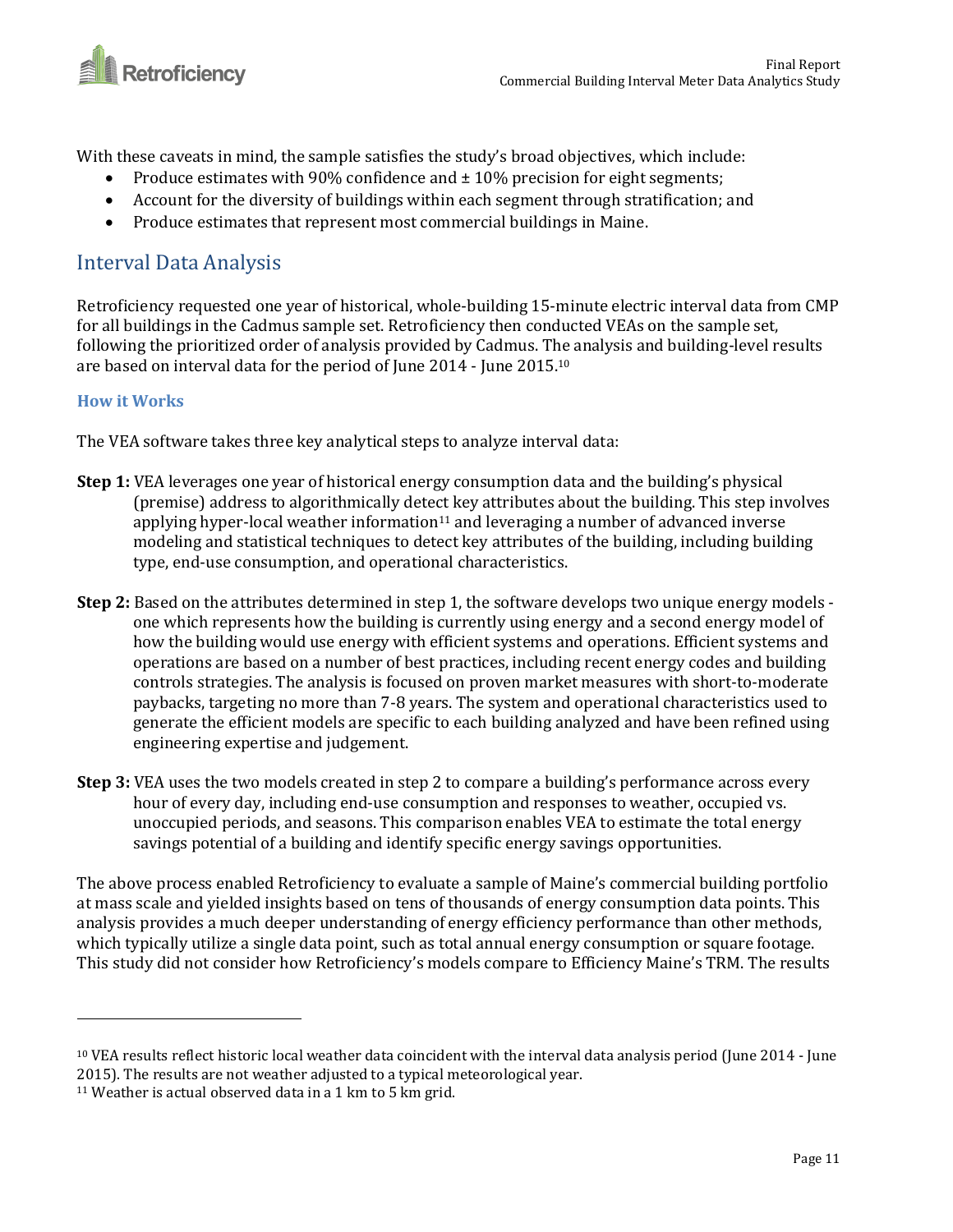

l

presented in this report are not dependent on the cost of electricity. Table 2 below shows the resulting data fields from Retroficiency's analysis.

|                                       | <b>Customer Name</b>                               |  |  |  |  |  |  |  |
|---------------------------------------|----------------------------------------------------|--|--|--|--|--|--|--|
| Customer and                          | <b>Premise Address</b>                             |  |  |  |  |  |  |  |
| <b>Building Data</b>                  | <b>Estimated Square Footage</b>                    |  |  |  |  |  |  |  |
|                                       | Sector                                             |  |  |  |  |  |  |  |
|                                       | Annual Electric Consumption (kWh)                  |  |  |  |  |  |  |  |
| Current                               | Peak Electric Demand (kW)                          |  |  |  |  |  |  |  |
| Consumption and<br>Demand             | Annual Average Electric Energy Intensity (kWh/ft2) |  |  |  |  |  |  |  |
|                                       | Annual Average Electric Demand Intensity (W/ft2)   |  |  |  |  |  |  |  |
| <b>Energy Savings</b>                 | Potential Annual Electric Savings (kWh)            |  |  |  |  |  |  |  |
| Potential                             | Potential Annual Electric Savings (%)              |  |  |  |  |  |  |  |
|                                       | <b>HVAC Annual Savings (kWh)</b>                   |  |  |  |  |  |  |  |
|                                       | Indoor Lighting Annual Savings (kWh)               |  |  |  |  |  |  |  |
| <b>Energy Savings</b><br>Potential by | Outdoor Lighting Annual Savings (kWh)              |  |  |  |  |  |  |  |
| Category                              | Domestic Hot Water Annual Savings (kWh)            |  |  |  |  |  |  |  |
|                                       | Refrigeration Annual Savings (kWh)                 |  |  |  |  |  |  |  |
|                                       | Plug Loads Annual Savings (kWh)                    |  |  |  |  |  |  |  |
|                                       | Indoor Lighting (kWh)                              |  |  |  |  |  |  |  |
|                                       | Outdoor Lighting (kWh)                             |  |  |  |  |  |  |  |
|                                       | Cooling (kWh)                                      |  |  |  |  |  |  |  |
|                                       | Ventilation (kWh)                                  |  |  |  |  |  |  |  |
| <b>Current Annual</b>                 | Plug Loads (kWh) <sup>12</sup>                     |  |  |  |  |  |  |  |
| <b>Energy End Use</b>                 | Electric Heating (kWh)                             |  |  |  |  |  |  |  |
| Disaggregation                        | Domestic Hot Water (kWh)                           |  |  |  |  |  |  |  |
|                                       | Refrigeration (kWh)                                |  |  |  |  |  |  |  |
|                                       | Pumps (kWh)                                        |  |  |  |  |  |  |  |
|                                       | Baseload (kWh) <sup>13</sup>                       |  |  |  |  |  |  |  |
|                                       | Misc. (kWh)                                        |  |  |  |  |  |  |  |

### **Table 2. Data Outputs**

 $12$  Plug loads includes all pluggable devices and plug-in equipment. This varies by building type. For example, plugs loads in clinics would include small refrigerators and any supplemental support - electronic scales, exam lights, lots of computers, copiers. Plug loads in restaurants would include ice machines, soda fountains, plate warmers, non-freeze refrigerators, warming lamps, electric griddles, etc. Plug loads in offices would include computer equipment, treadmill desks, televisions, soda machines, microwaves, security systems, etc.

<sup>13</sup> Baseload refers to load that Retroficiency detects running 24/7/365, above and beyond what Retroficiency's algorithms would typically detect in that building, and is not impacted by external factors (e.g. weather, occupancy, etc.).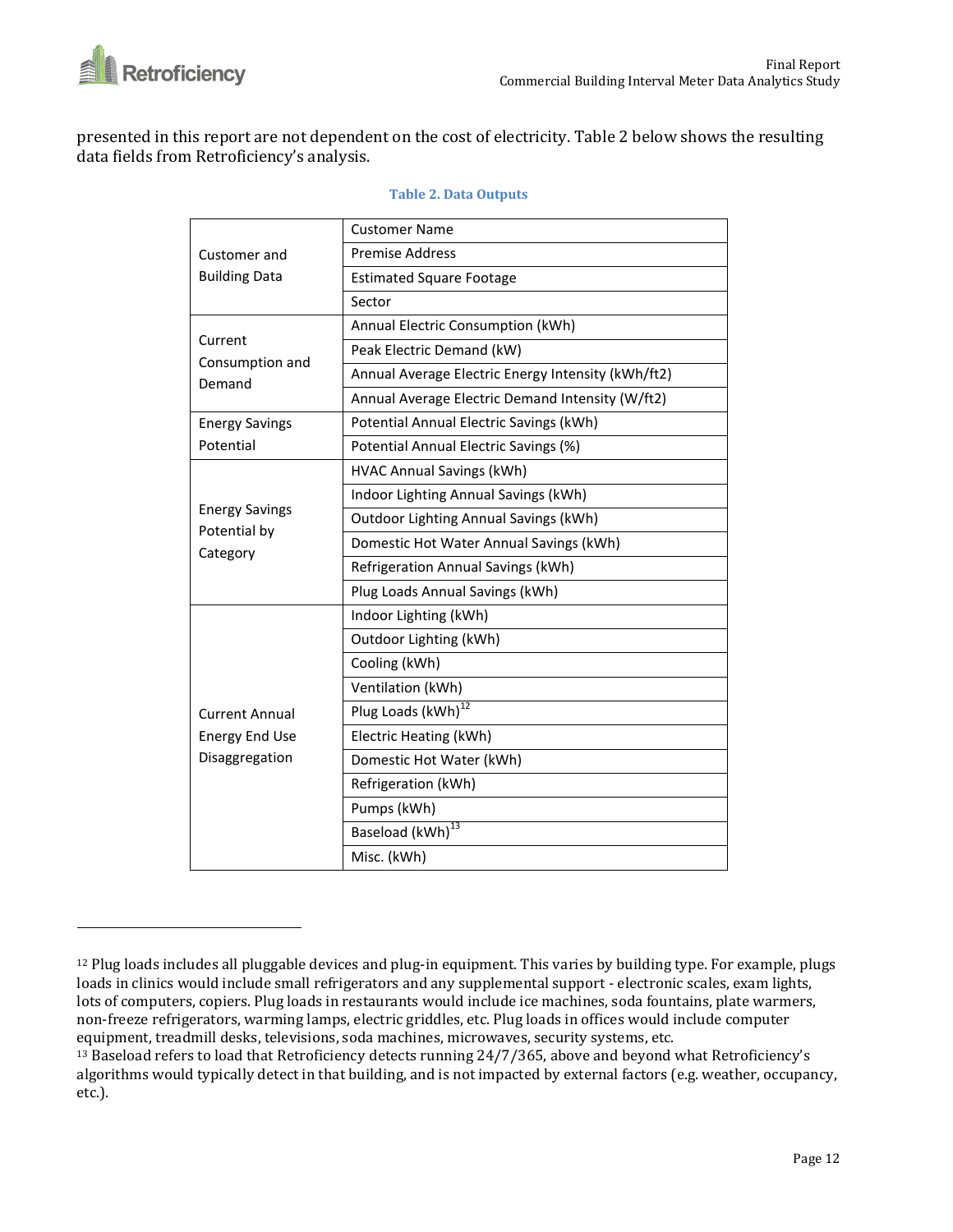

The building-level results of the interval data analyses were provided to Cadmus for extrapolation. The results of the analysis are outlined later in this report.

## <span id="page-12-0"></span>**Validation**

Leading utilities, program administrators, portfolio owners, and energy service providers, have leveraged Retroficiency's platform to analyze more than 3 billion square feet of building space (since March 2011). These analyses and engagements encompass a breadth of building use types and sizes, including buildings that are thousands of square feet to those that are millions of square feet. Retroficiency's software and underlying models are continuously updated and improved, based on learnings and validation efforts.

In field tests, VEA has consistently shown the ability to very accurately estimate energy savings in buildings when (1) compared to measured and verified (M&V) project savings, and (2) relative to traditional detailed on-site audits.

Some examples include:

l

- Schneider Electric compared Retroficiency's interval analytics with M&V savings results and sub-meter data. Retroficiency's estimates of HVAC savings were within 3% of M&V results from a major retrofit, and end-use estimates averaged a 4% difference from sub-meter building data.<sup>14</sup>
- The US Department of Energy funded a comparison of Retroficiency's VEA results to 23 on-site audits. Fraunhofer, a well-known non-profit international testing organization, conducted the study. This technical validation demonstrated that Retroficiency's solution averaged a median difference of 5% and a mean difference of 8% from on-site audit saving estimates, and that Retroficiency's approach was a superior way to prioritize buildings by energy savings potential relative to basic benchmarks. Furthermore, the study concluded that Retroficiency's recommendations complemented these on-site audits by identifying opportunities not captured through the traditional process.
- One of Efficiency Maine's recent pilot programs showed savings estimates from VEA to be within 3%, on average, of savings identified through on-site audits in small-and-medium sized commercial buildings.<sup>15</sup> Retroficiency, along with subcontractor Energy Resources Solutions, Inc. (ERS), were selected by Efficiency Maine through a competitive RFP to deliver an Innovation Program with a focus on leveraging AMI data and analytics to drive increased awareness and activity within small and medium businesses. Retroficiency worked with four portfolio owners to rapidly, remotely analyze more than 100 office and retail buildings to identify overall energy savings potential and specific opportunities for improvement. Overall, the energy savings identified by the virtual assessments was within 3% of the energy opportunities identified through on-site audits; additionally the on-site/in-person assessment revealed that virtual assessments of kWh savings was a more accurate predictor of a building's energy savings potential than other metrics such as square footage, energy utilization index (EUI), or total consumption.

<sup>14</sup> For more information, see the associated Retroficiency report:

<http://www.retroficiency.com/resources/virtual-energy-assessment-schneider-electric/> <sup>15</sup> For more information, please visit[: http://www.retroficiency.com/retroficiency-blog/innovation-project](http://www.retroficiency.com/retroficiency-blog/innovation-project-building-portfolio-assessments-show-promise/)[building-portfolio-assessments-show-promise/](http://www.retroficiency.com/retroficiency-blog/innovation-project-building-portfolio-assessments-show-promise/)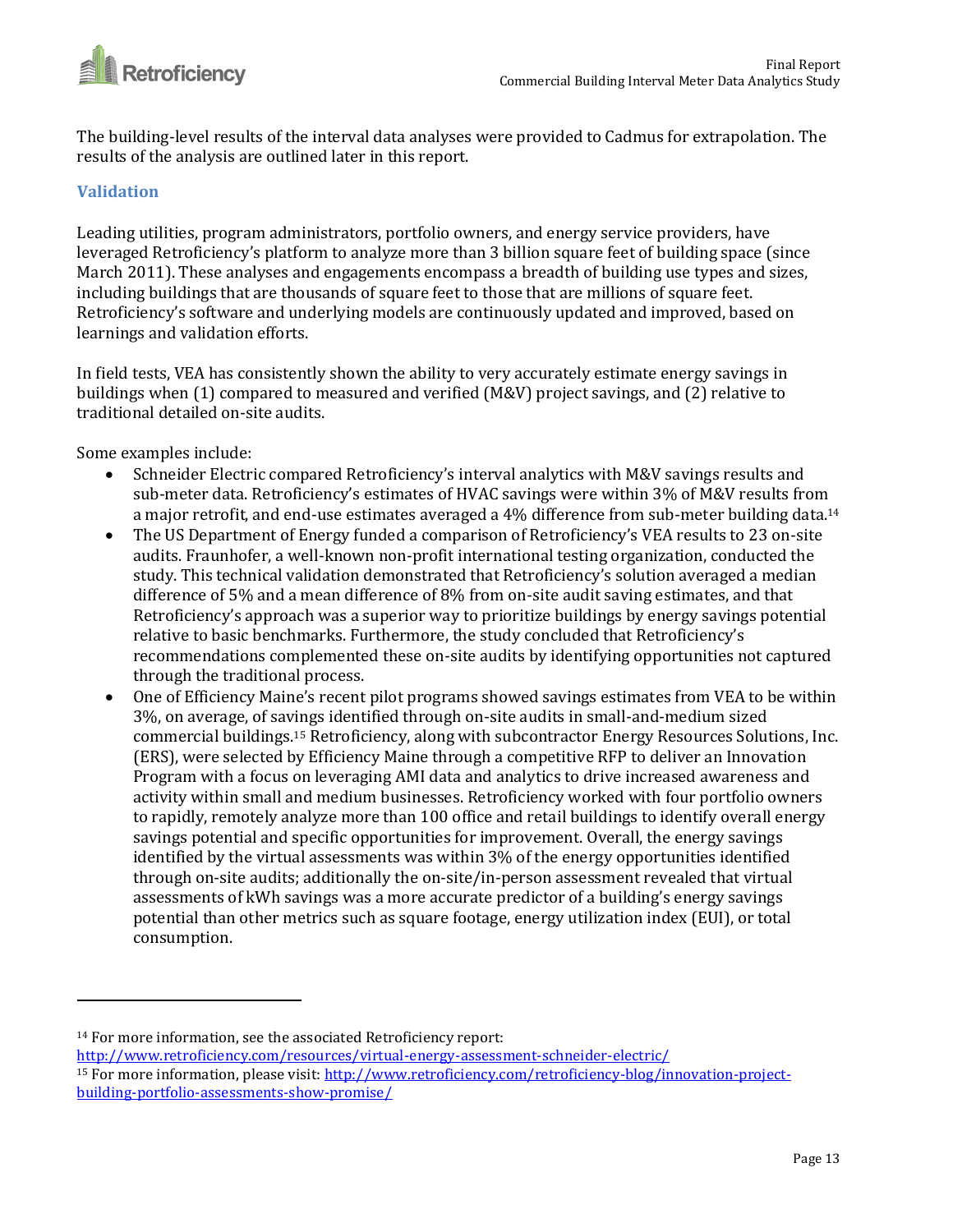

## <span id="page-13-0"></span>Case Weight Development

After the Retroficiency Team identified optimal sample sizes for each strata, the team compared sample sizes to estimates of population sizes and produced and applied case weights. Case weights are necessary for any stratified random sample as the distribution of buildings in the sample often does not equal those in the population—failure to apply case weights may bias results towards a particular building subtype. Weights equal the ratio of the number of buildings in the population for a given strata divided by the number of buildings in the sample. The team then normalized case weights by dividing the ratio by the mean weight for each segment—normalized weights make it easier to identify which strata were over- or –under-sampled. Table 3 shows normalized case weights for each strata.

| <b>Segment</b>    | <b>Subgroup</b>                              | <b>Weight</b> |
|-------------------|----------------------------------------------|---------------|
| Office            | Small < 30,000 Square Feet                   | 1.31          |
| Office            | Large $\geq$ 30,000 Square Feet              | 0.69          |
| Retail            | Small < 30,000 Square Feet                   | 0.98          |
| Retail            | Large $\geq$ 30,000 Square Feet              | 1.02          |
| Hotel             | Small < 30,000 Square Feet                   | 1.66          |
| Hotel             | Large $\geq$ 30,000 Square Feet              | 0.34          |
| Restaurant        | Small < 30,000 Square Feet                   | 1.39          |
| Restaurant        | Large $\geq$ 30,000 Square Feet <sup>a</sup> | 0.61          |
| <b>Food Sales</b> | Lightly Refrigerated (LR) Food Sales         | 1.27          |
| <b>Food Sales</b> | Convenience Store                            | 1.09          |
| Food Sales        | Supercenter                                  | 0.64          |
| Clinic            | Small < 30,000 Square Feet                   | 0.75          |
| Clinic            | Large $\geq$ 30,000 Square Feet              | 1.25          |
| Warehouse         |                                              | 1.00          |
| Lodging           |                                              | 1.00          |

#### **Table 3. Case Weights**

The team used weights to calculate weighted average estimates (e.g. floor space, consumption, and savings) by summing the product of the weight and the observation, for each observation in a segment, then divided by the sum of the weights in a segment. This approach corrects for bias introduced by overor under-sampling a given strata.

## <span id="page-13-1"></span>Results

## <span id="page-13-2"></span>Summary

The Retroficiency Team produced three sets of data for Efficiency Maine: 1) Accounts and Annual Usage by Sector, 2) Building Characteristics and Baseline Energy Consumption and 3) Energy Savings Potential. The building characteristics and baseline energy consumption data was incorporated into Efficiency Maine's market potential study and the Third Triennial Plan. The savings potential estimates were calculated by Retroficiency using the VEA software.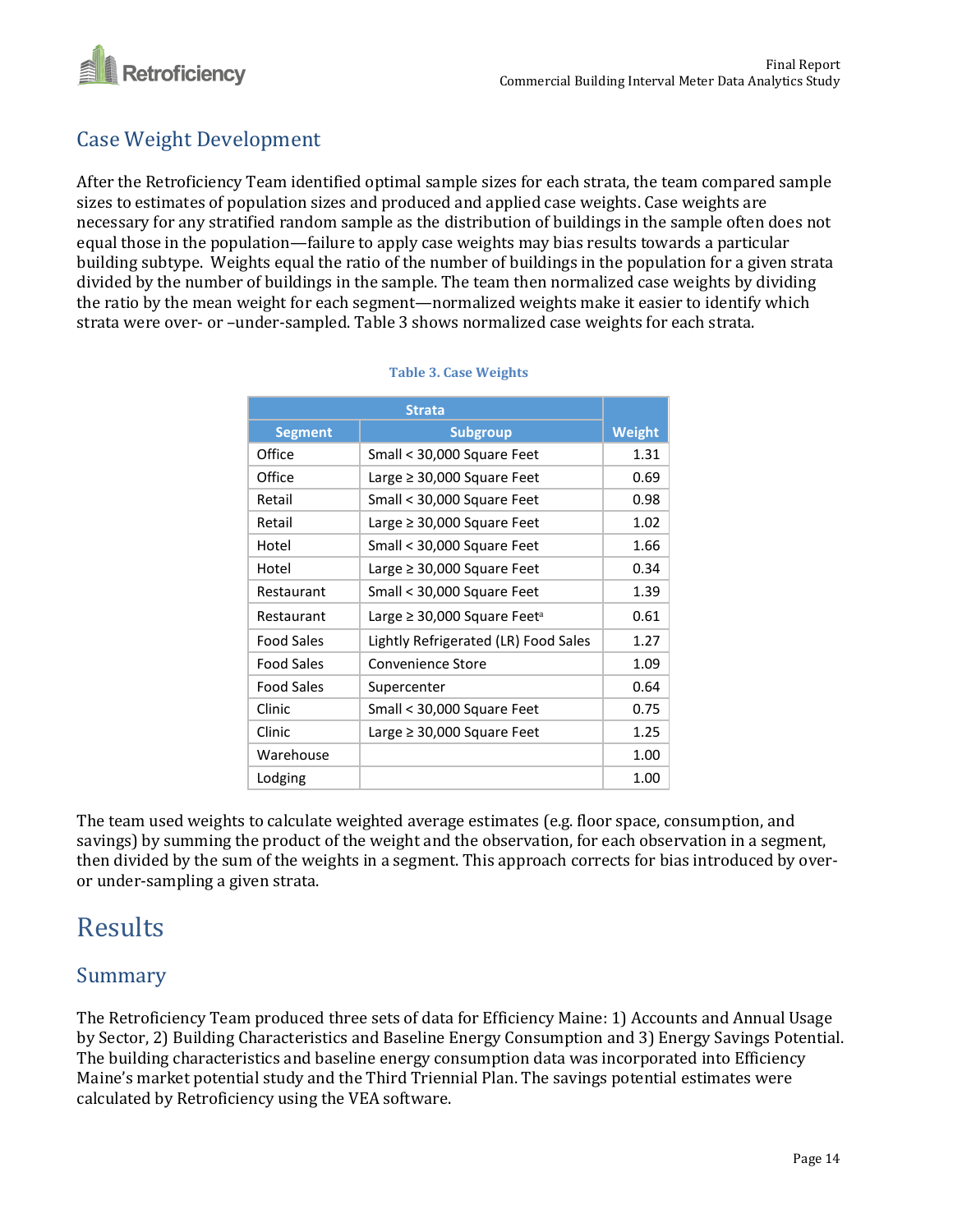

Using VEA, the Retroficiency Team analyzed a sample of 537 buildings across the eight selected sectors. The results are not biased to the subset of buildings with the greatest savings potential, but rather reflect deep building-specific insights on a carefully selected sample of buildings. The building-level and summary results of the analysis were provided to Efficiency Maine via spreadsheet. The results include end-use consumption and energy savings potential for each analyzed building. Key summary results are included in this section.

### <span id="page-14-0"></span>**Accounts and Annual Usage by Sector**

Table 4 below shows the eight sectors selected by Efficiency Maine for deeper analysis. Appendix A and the Sector Selection portion of this report provides a more granular analysis of the aggregated annual usage results.

| <b>Sector</b>     | <b>Unique</b><br><b>Accounts</b> | <b>Percent</b> | Aggregated<br><b>Annual Usage</b><br>(MWh) | <b>Percent</b> |
|-------------------|----------------------------------|----------------|--------------------------------------------|----------------|
| Office            | 2,052                            | 29.0%          | 332,982                                    | 25.0%          |
| Retail            | 1,491                            | 21.1%          | 273,813                                    | 20.6%          |
| Hotel             | 512                              | 7.2%           | 97,932                                     | 7.4%           |
| Restaurant        | 1,258                            | 17.8%          | 180,380                                    | 13.5%          |
| <b>Food Sales</b> | 868                              | 12.3%          | 238,654                                    | 17.9%          |
| Clinic            | 303                              | 4.3%           | 46,248                                     | 3.5%           |
| Warehouse         | 416                              | 5.9%           | 102,029                                    | 7.7%           |
| Lodging           | 168                              | 2.4%           | 60,011                                     | 4.5%           |
| Total             | 7,068                            | 100.0%         | 1,332,049                                  | 100.0%         |

#### **Table 4. Selected Sectors**

## <span id="page-14-1"></span>**Building Characteristics and Baseline Energy Consumption**

The team compiled the building-specific VEA output, applied case weights, and calculated weighted average estimates for each segment. The team calculated weighted average floor space, consumption (both for the whole building and by end use), and savings. The results fall into three general categories:

- Floor space
- Consumption
- Savings

The team calculated 90% confidence intervals (two-sided limits) for each estimate—these confidence intervals do not incorporate a finite-population adjustment, as the true population size is uncertain.

Table 5 and **Error! Reference source not found.**Figure 3 shows the average floor space by segment, with 90% confidence intervals.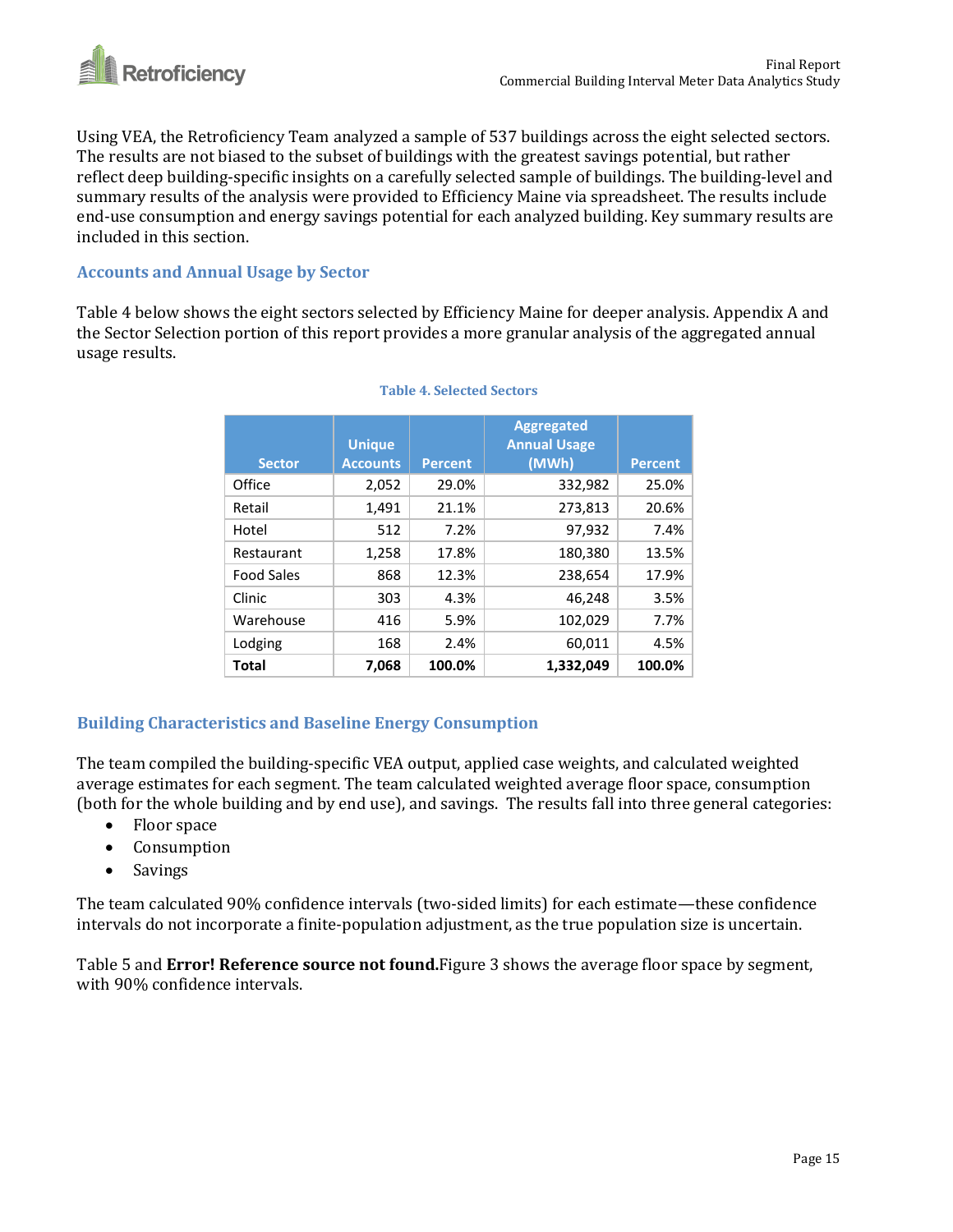| <b>Segment</b>    | <b>Square Feet</b> | 90% CI $(\pm)$ |  |  |  |  |
|-------------------|--------------------|----------------|--|--|--|--|
| Office            | 21,397             | 594            |  |  |  |  |
| Retail            | 18,631             | 730            |  |  |  |  |
| Hotel             | 23,418             | 1,108          |  |  |  |  |
| Restaurant        | 3,189              | 716            |  |  |  |  |
| <b>Food Sales</b> | 4,683              | 1,142          |  |  |  |  |
| Clinic            | 14,657             | 1,508          |  |  |  |  |
| Warehouse         | 29,226             | 1,176          |  |  |  |  |
| Lodging           | 33,734             | 2,008          |  |  |  |  |

#### **Table 5. Average Floor Space**

**Figure 3. Average Commercial Floor Space (with 90% Confidence Intervals)**



Table 6 shows the average total energy consumption and non-coincident peak demand for each segment. The team's analysis produces average estimates of building peak consumption (non-coincident demand) which is not necessarily coincident with CMP's system peak. Instead, it reflects the average of each building's maximum consumption over the 12 months of data.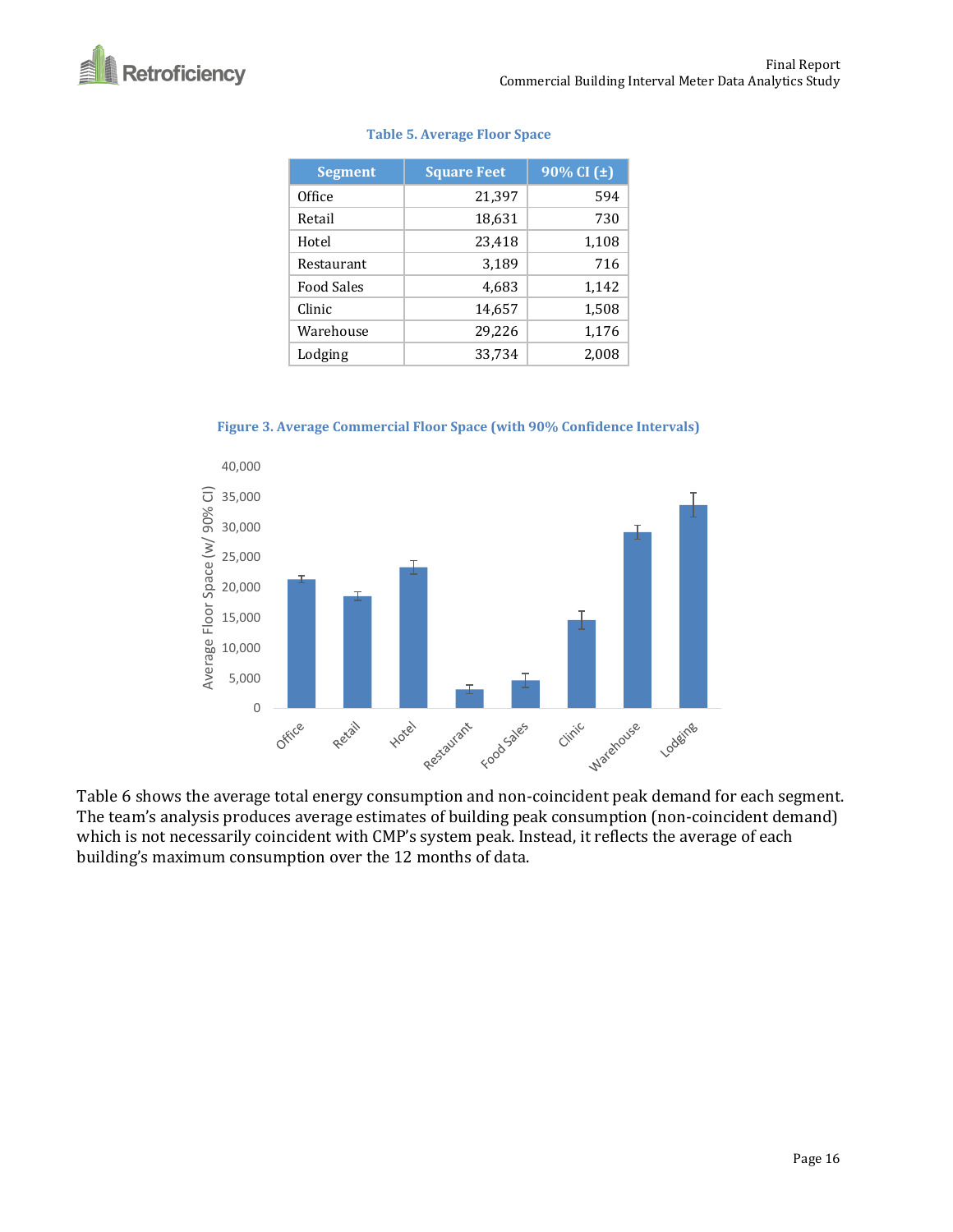

|                   |         | <b>Energy</b> |       | <b>Demand</b>  |  |  |
|-------------------|---------|---------------|-------|----------------|--|--|
| <b>Segment</b>    | kWh     | 90% CI (±)    | kW    | 90% CI $(\pm)$ |  |  |
| Office            | 278,674 | 8,153         | 83.7  | 2.1            |  |  |
| Retail            | 224,007 | 10,020        | 71.0  | 2.6            |  |  |
| Hotel             | 318,704 | 15,214        | 97.6  | 3.9            |  |  |
| Restaurant        | 193,730 | 9,826         | 53.7  | 2.5            |  |  |
| <b>Food Sales</b> | 222,954 | 15,682        | 47.8  | 4.0            |  |  |
| Clinic            | 211,361 | 20,698        | 64.6  | 5.3            |  |  |
| Warehouse         | 165,757 | 16,151        | 59.8  | 4.1            |  |  |
| Lodging           | 432,572 | 27,560        | 108.3 | 7.0            |  |  |

### **Table 6. Average Annual Energy Consumption and Peak Demand**

Average whole building and end use consumption are commonly expressed as energy use intensities (EUIs)—these equal total building or end use consumption divided by the gross floor area. EUIs included in Appendix Table B1 represent average consumption per square foot, weighted only by the case weights. However, within each strata, there is variation in consumption. Consumption weighted EUIs are an alternative way to look at EUIs—these intensities do not weight an observation in each strata equally, but instead, also weight the observation by the building's overall consumption. These estimates, in effect, are weighted to reflect higher consuming buildings in each segment and produce a mathematical relationship between square footage, EUIs and average annual energy consumption for the buildings in the sample (where square footage \* EUI = energy consumption). Table 7 shows consumption weighted energy intensities for each end use and segment.

|                   |                  | <b>EUI (kWh/Sqft)</b>    |         |             |                             |                     |                              |               |              |                     |                 |       |              |
|-------------------|------------------|--------------------------|---------|-------------|-----------------------------|---------------------|------------------------------|---------------|--------------|---------------------|-----------------|-------|--------------|
| <b>Segment</b>    | Lights<br>Indoor | Lights<br><b>Outdoor</b> | Cooling | Ventilation | <b>Loads</b><br><b>Plug</b> | Heating<br>Electric | Domestic Hot<br><b>Water</b> | Refrigeration | <b>Pumps</b> | Cooking<br>Electric | <b>Baseload</b> | Misc. | <b>Total</b> |
| Office            | 2.9              | 0.2                      | 1.0     | 1.6         | 5.3                         | 0.3                 | 0.0                          | 0.0           | 0.1          | 0.0                 | 1.7             | 0.1   | 13.0         |
| Retail            | 6.6              | 0.5                      | 0.4     | 2.0         | 2.3                         | 0.2                 | 0.0                          | 0.0           | 0.0          | 0.0                 | 0.0             | 0.0   | 12.0         |
| Hotel             | 3.6              | 0.3                      | 1.3     | 0.9         | 4.0                         | 2.5                 | 0.4                          | 0.1           | 0.1          | 0.0                 | 0.0             | 0.4   | 13.6         |
| Restaurant        | 10.0             | 1.3                      | 2.5     | 10.4        | 27.1                        | 0.3                 | 0.0                          | 9.3           | 0.0          | 0.0                 | 0.0             | 0.0   | 60.7         |
| <b>Food Sales</b> | 11.1             | 1.6                      | 2.2     | 6.8         | 4.4                         | 0.2                 | 0.0                          | 21.4          | 0.0          | 0.0                 | 0.0             | 0.0   | 47.6         |
| Clinic            | 3.1              | 0.1                      | 1.4     | 1.3         | 6.6                         | 0.3                 | 0.0                          | 0.0           | 0.1          | 0.0                 | 1.5             | 0.0   | 14.4         |
| Warehouse         | 3.7              | 0.1                      | 0.0     | 0.8         | 0.8                         | 0.3                 | 0.0                          | 0.0           | 0.0          | 0.0                 | 0.0             | 0.0   | 5.7          |
| Lodging           | 3.2              | 0.1                      | 1.0     | 0.6         | 4.8                         | 1.3                 | 0.5                          | 0.7           | 0.4          | 0.0                 | 0.2             | 0.0   | 12.8         |

### **Table 7. Electric Energy Use Intensities by Segment and End Use (kWh/sqft)**

Energy use intensities include equipment saturations and fuel shares embedded in the estimates. That is, the estimates do not represent the average building with the end use. Rather, the estimates represent the average building in Maine. For instance, the electric heating energy intensities account for buildings that do not have electric space heat—the denominator is effectively total conditioned floor space, not total floor space heated with electricity.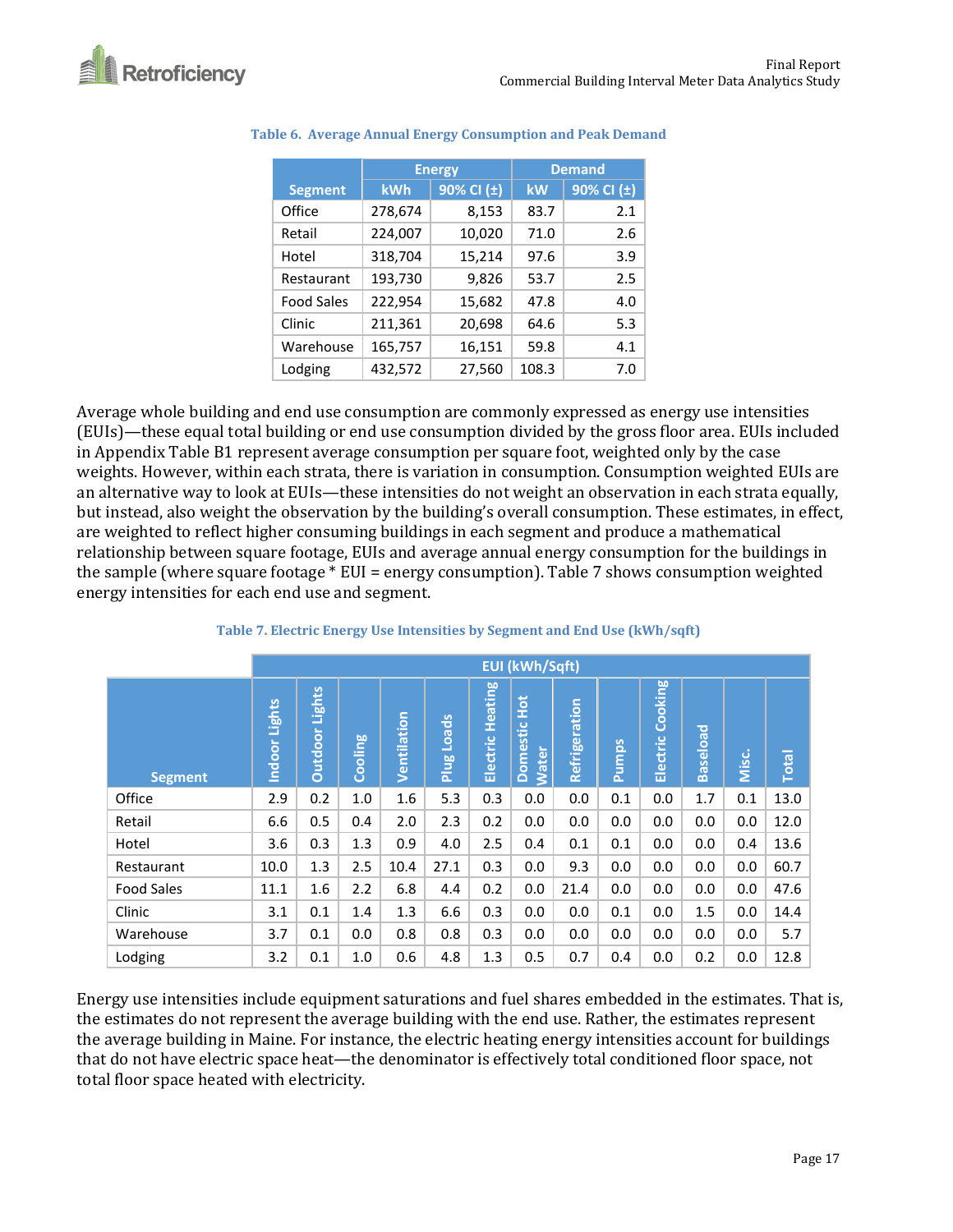

.

The aggregated VEA analysis provides valuable insights into the distribution of end use consumption for each segment. Lighting and plug loads account for the majority of consumption in most segments. Figure 4 shows the distribution of end use consumption for each segment, including the percentage share for interior lighting and plug loads



#### **Figure 4. Distribution of End Use Consumption**

Table 8 expresses the same data as Figure 4 and shows the EUIs as a percent. The percentages can be used alongside a load forecast provided by CMP for the MGS, IGS and LGS rate classes to create a reasonable forecast of energy consumption by end use.

#### **Table 8. Electric Energy Use Intensities by Segment and End Use (%)**

|                   |                  | <b>EUI (kWh/Sqft)</b> |         |             |                       |                  |                                             |               |              |                     |                 |              |              |
|-------------------|------------------|-----------------------|---------|-------------|-----------------------|------------------|---------------------------------------------|---------------|--------------|---------------------|-----------------|--------------|--------------|
| <b>Segment</b>    | Lights<br>Indoor | Lights<br>Outdoor     | Cooling | Ventilation | Loads<br><b>BILIE</b> | Electric Heating | $rac{1}{2}$<br>estic<br><b>Water</b><br>Dom | Refrigeration | <b>Pumps</b> | Cooking<br>Electric | <b>Baseload</b> | <b>Misc.</b> | <b>Total</b> |
| Office            | 22%              | 1%                    | 7%      | 12%         | 41%                   | 2%               | 0%                                          | 0%            | 1%           | 0%                  | 13%             | 0%           | 100%         |
| Retail            | 55%              | 4%                    | 4%      | 16%         | 19%                   | 2%               | 0%                                          | 0%            | 0%           | 0%                  | 0%              | 0%           | 100%         |
| Hotel             | 26%              | 2%                    | 10%     | 6%          | 29%                   | 19%              | 3%                                          | 1%            | 1%           | 0%                  | 0%              | 3%           | 100%         |
| Restaurant        | 16%              | 2%                    | 4%      | 17%         | 45%                   | 0%               | 0%                                          | 15%           | 0%           | 0%                  | 0%              | 0%           | 100%         |
| <b>Food Sales</b> | 23%              | 3%                    | 5%      | 14%         | 9%                    | 0%               | 0%                                          | 45%           | 0%           | 0%                  | 0%              | 0%           | 100%         |
| Clinic            | 21%              | 0%                    | 10%     | 9%          | 46%                   | 2%               | 0%                                          | 0%            | 0%           | 0%                  | 11%             | 0%           | 100%         |
| Warehouse         | 65%              | 1%                    | 1%      | 15%         | 14%                   | 5%               | 0%                                          | 0%            | 0%           | 0%                  | 0%              | 0%           | 100%         |
| Lodging           | 25%              | 0%                    | 8%      | 5%          | 38%                   | 10%              | 4%                                          | 6%            | 3%           | 0%                  | 1%              | 0%           | 100%         |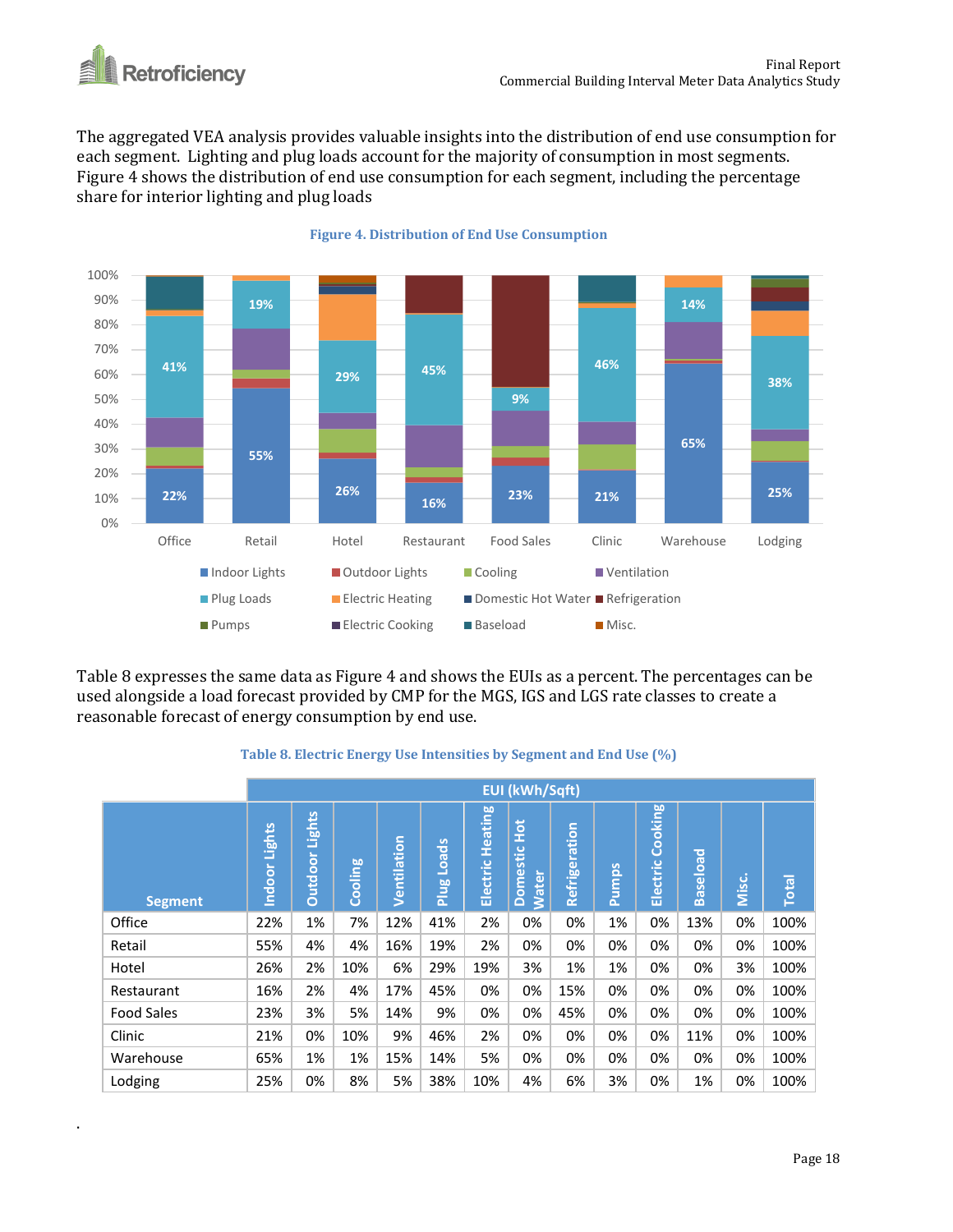

Interior lighting accounts for between 16% and 65% of total consumption per square foot, depending on the building type. Plug loads account for between 9% and 46% of consumption per square foot, depending on the building type. Differences in end use consumption across building types are driven by a number of factors, including end use saturations, hours of use, and fuel shares. For example, food sales and restaurants are much more likely to have refrigeration saturations therefore the end use accounts for 45% and 15% of end use consumption in these segments, respectively, while in other segments refrigeration accounts for less than 4% of end use consumption.

### <span id="page-18-0"></span>**Energy Savings Potential**

The savings potential presented in this study is not meant to be a substitute for Efficiency Maine's full electric potential study that incorporates all subsectors of the commercial sector, extends over ten years and takes into consideration adoption rates. Instead the efficiency potential presented in this report will be used to inform program design and customer acquisition.

Retroficiency developed energy savings estimates by end use and building type. Behavioral, operational and plug load savings opportunities identified by Retroficiency are not necessarily covered by Efficiency Maine's C&I programs. Solutions designed to reduce energy consumption from pluggable devices and plug-in equipment are factored into Retroficiency's models, but not incentivized by Efficiency Maine. Examples of plug-in equipment include, but are not limited to: Computers, copiers, and other equipment; Vending machines; Televisions; and Microwaves.

Retroficiency's analytics also identify energy savings opportunities that may be captured via tenant and occupant behavioral changes and operational improvements. Efficiency Maine does not incentivize behavioral and operational improvements, such as proper HVAC start-up and shut-down or modifying set points.

Table 9 shows estimates of average savings for each end use category.

|                   |             |                           |                     | <b>Annual Savings (kWh)</b> |               |                      |              |
|-------------------|-------------|---------------------------|---------------------|-----------------------------|---------------|----------------------|--------------|
| <b>Segment</b>    | <b>HVAC</b> | Lighting<br><b>Indoor</b> | Outdoor<br>Lighting | <b>NHO</b>                  | Refrigeration | <b>Loads</b><br>Plug | <b>Total</b> |
| Office            | 16,294      | 11,414                    | 911                 | 122                         | 0             | 18,181               | 46,921       |
| Retail            | 7,752       | 21,879                    | 2,194               | 0                           | $\Omega$      | 9,186                | 41,012       |
| Hotel             | 12,843      | 4,891                     | 965                 | 863                         | 158           | 11,542               | 31,263       |
| Restaurant        | 11,145      | 3,310                     | 673                 | 0                           | 4,600         | 11,151               | 30,878       |
| <b>Food Sales</b> | 12,831      | 8,433                     | 1,520               | 5                           | 8,993         | 1,869                | 33,651       |
| Clinic            | 13,548      | 7,356                     | 197                 | 12                          | 0             | 12,375               | 33,488       |
| Warehouse         | 2,914       | 14,432                    | 135                 | $\Omega$                    | $\Omega$      | 3,036                | 20,517       |
| Lodging           | 15,176      | 10,001                    | 139                 | 1,125                       | 1,697         | 15,666               | 43,804       |

### **Table 9. Average Savings Potential by End Use Group**

In most building types, the interior lighting and HVAC end use groups represent the greatest share of savings potential. Figure 5 shows the distribution of savings potential by end use group for each segment—the figure indicates the percent share of total potential for end uses that represent greater than 5% of total potential.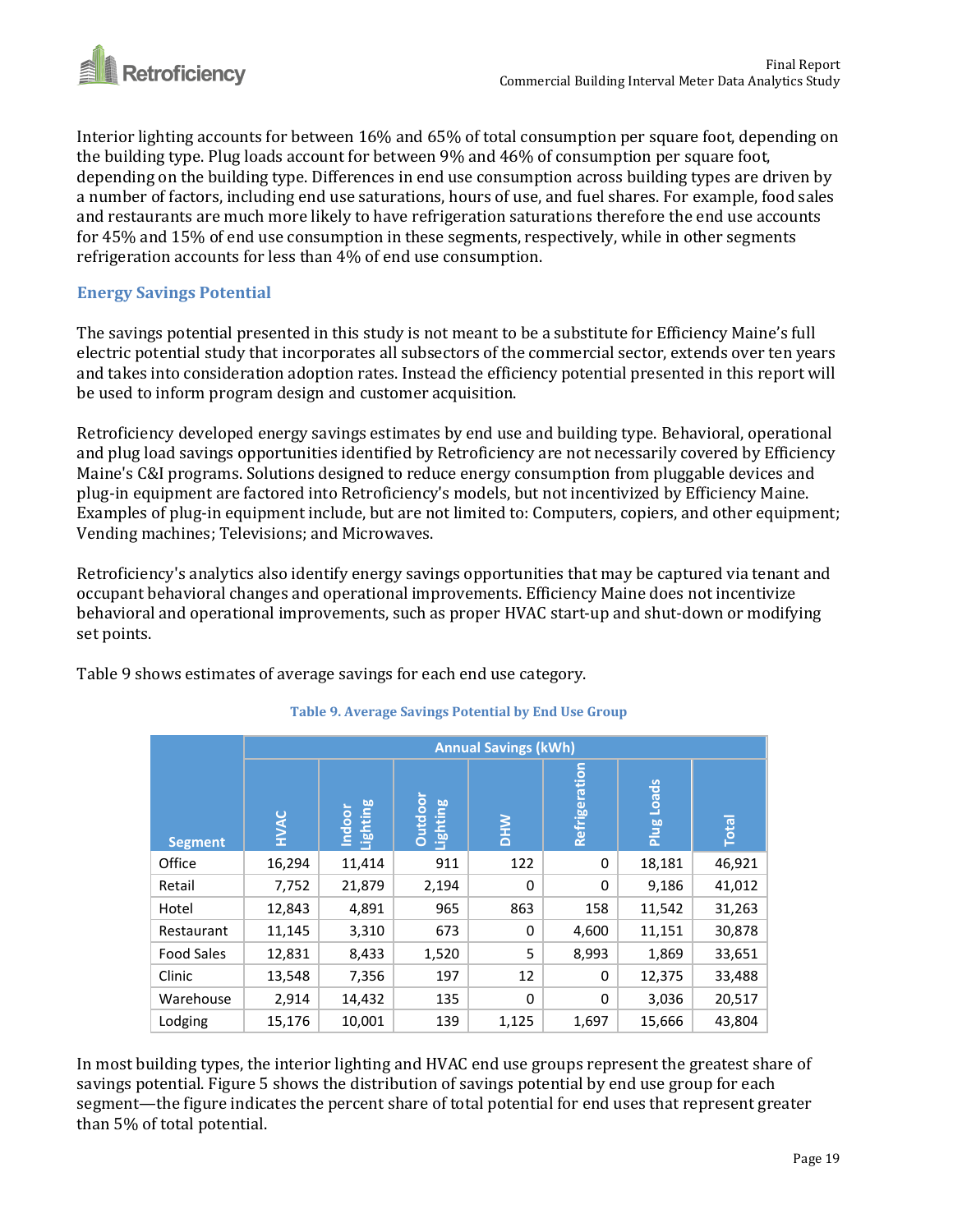

### **Figure 5. Savings Potential by End Use Group**

Non-savings weighted potential, as expressed as a percent of baseline sales, varies from 7% to 17%, depending on the building type. After accounting for the variation of savings and baseline consumption within each strata, savings weighted average potential as a percent of baseline ranges from 10% to 18%, depending on the building type. Table 10 shows both savings weighted and non-savings weighted potential, expressed as a percent of baseline consumption.

| <b>Segment</b>    | <b>Average</b><br>Savings as %<br>of Baseline | <b>Savings</b><br>Weighted<br><b>Average as</b><br>$a\%$ of<br><b>Baseline</b> | <b>Absolute</b><br><b>Precision -</b><br>$90\%$ CI ( $\pm$ ) |
|-------------------|-----------------------------------------------|--------------------------------------------------------------------------------|--------------------------------------------------------------|
| Office            | 17%                                           | 17%                                                                            | $0.2\%$                                                      |
| Retail            | 14%                                           | 18%                                                                            | $0.2\%$                                                      |
| Hotel             | 7%                                            | 10%                                                                            | $0.4\%$                                                      |
| <b>Restaurant</b> | 12%                                           | 16%                                                                            | $0.2\%$                                                      |
| <b>Food Sales</b> | 11%                                           | 15%                                                                            | 0.4%                                                         |
| Clinic            | 14%                                           | 16%                                                                            | 0.5%                                                         |
| Warehouse         | 10%                                           | 12%                                                                            | $0.4\%$                                                      |
| Lodging           | 10%                                           | 10%                                                                            | 0.7%                                                         |

#### **Table 10. Savings Potential as a Percent of Baseline Consumption**

While energy efficiency can contribute to between a 7% and 17% reduction in baseline consumption, this reduction varies across end use groups. For instance, energy efficiency can contribute to a larger decrease in baseline HVAC consumption than baseline interior lighting consumption, for most segments. **Error! Reference source not found.** shows savings potential expressed as a percentage of baseline consumption for each end use group and segment.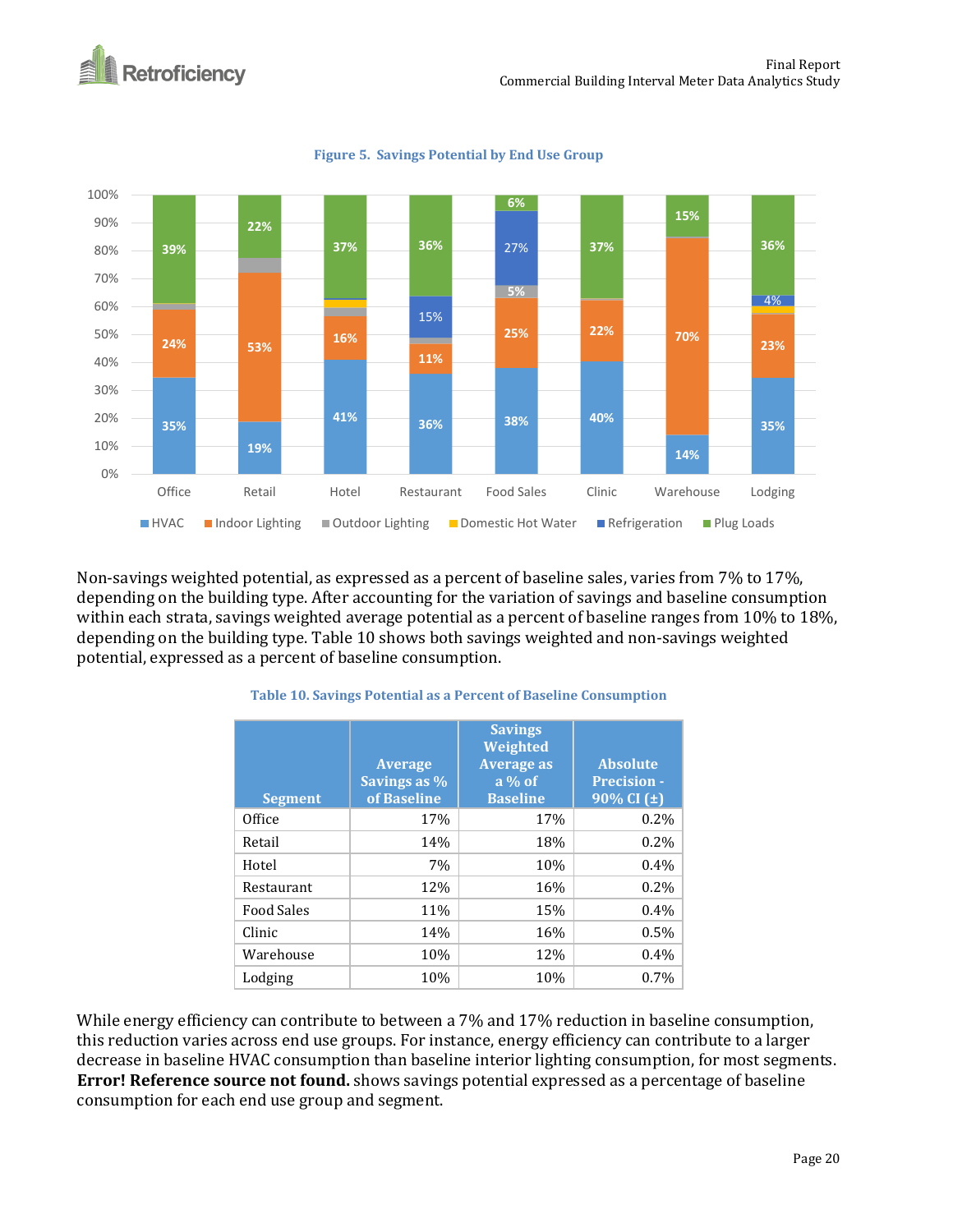| <b>Segment</b>    | HVAC  | Lighting<br><b>Indoor</b> | Outdoor<br>Lighting | <b>NHO</b> | Refrigeration            | Loads<br>Plug |
|-------------------|-------|---------------------------|---------------------|------------|--------------------------|---------------|
| Office            | 27.0% | 18.0%                     | 28.0%               | 41.0%      | $\qquad \qquad -$        | 12.0%         |
| Retail            | 16.0% | 18.0%                     | 25.0%               |            | $\overline{\phantom{a}}$ | 21.0%         |
| Hotel             | 12.0% | 6.0%                      | 12.0%               | 8.0%       | 6.0%                     | 11.0%         |
| Restaurant        | 27.0% | 10.0%                     | 16.0%               |            | 16.0%                    | 13.0%         |
| <b>Food Sales</b> | 30.0% | 16.0%                     | 20.0%               | 4.0%       | 9.0%                     | 9.0%          |
| Clinic            | 30.0% | 16.0%                     | 23.0%               | 17.0%      | $\overline{\phantom{a}}$ | 10.0%         |
| Warehouse         | 9.0%  | 13.0%                     | 7.0%                |            | $\qquad \qquad -$        | 13.0%         |
| Lodging           | 15.0% | 9.0%                      | 8.0%                | 7.0%       | 7.0%                     | 9.0%          |

**Table 11. Savings Potential as a Percentage of Baseline Consumption by End Use Group**

## <span id="page-20-0"></span>Study Considerations

For this study, Efficiency Maine was focused on leveraging deep meter data analytics to accurately understand energy consumption and savings potential, on an end use basis, across as large of a representative sample of building as possible given the constraints of the model.

Virtual assessments were conducted on buildings where accurate building square footage data was available via third-party data sources. The Retroficiency Team designed the sample from a subset of buildings with available third-party building area data.

Before the results were extrapolated to the full population, an investigation was conducted to determine whether building area data availability was random or if it introduced a systematic bias. The investigation confirmed that limiting the sample to buildings with building area data did not introduce a bias, and the results of the analyzed sample set are applicable to the full population of CMP medium and large commercial customers.

There were buildings with other certain unique characteristics that were excluded due to time, budget and data constraints. These included some buildings with co-generation, as well as highly seasonal occupancy. Given the relative consumption contribution of these buildings and past experience, it is not believed that these exclusions meaningfully biased the overall market results.

# <span id="page-20-1"></span>**Conclusion**

The Retroficiency Team's streamlined market characterization study revealed a number of unique insights about CMP's medium and large commercial customers:

- The overall energy use intensities are greatest for the food sales and restaurant segments, and lowest for the warehouse segment.
- As a percent of baseline consumption, non-savings weighted potential varies from 7% to 17%, depending on the building type. Savings-weighted potential varies from 10% to 18%, depending on the building type.
- Regardless of whether savings weighted or non-savings weighted, the office and retail segments are the two segments with the greatest savings potential as a percent of baseline consumption.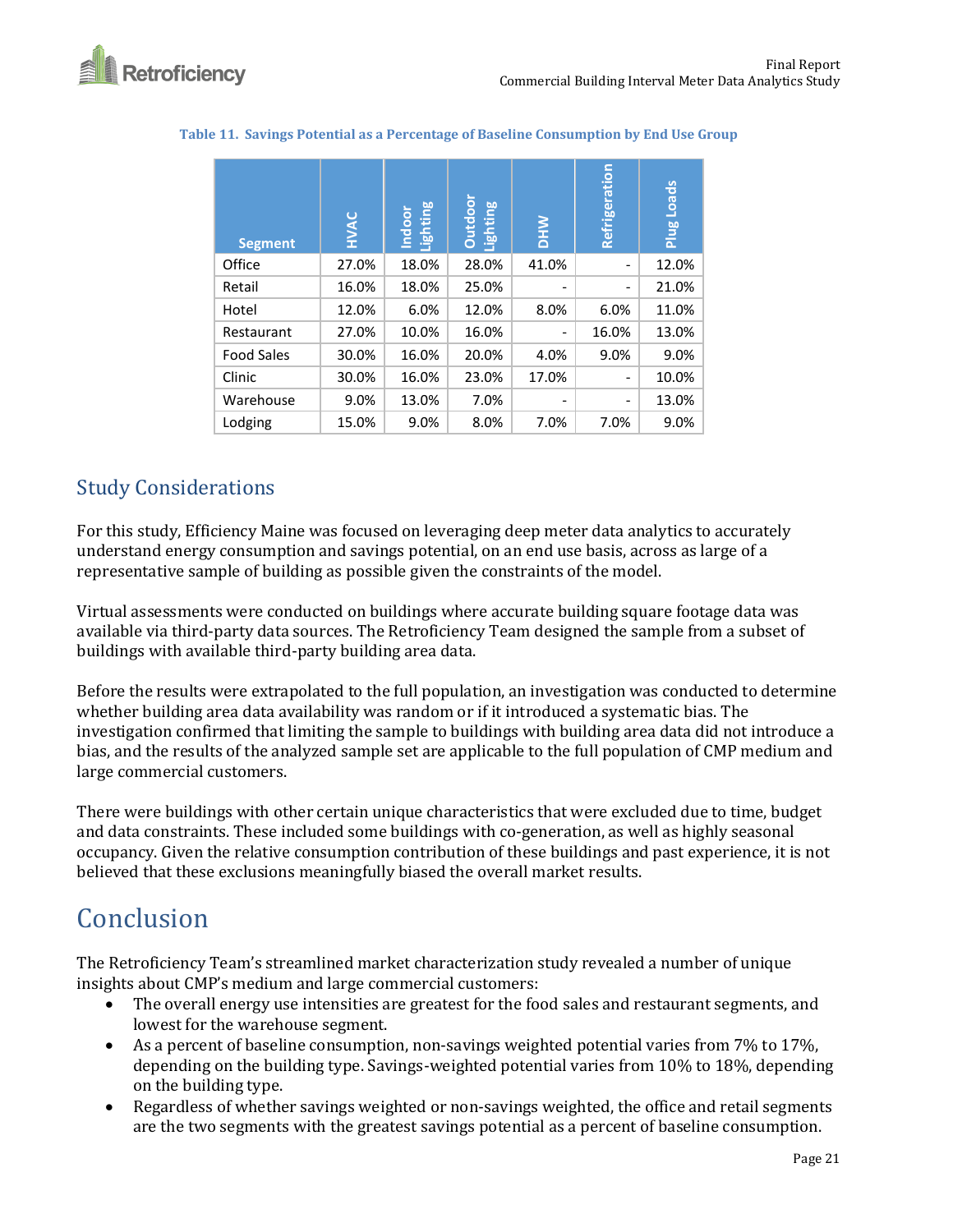

• The hotel and lodging segments have the lowest savings potential as a percent of baseline consumption, relative to the other six segments considered for this study.

The aggregated VEA analysis can provide valuable insights into which segments and end uses have high savings potential. The analysis identifies end uses with the highest savings potential for each segment. Specifically:

- While **HVAC** end uses represent a moderate share of baseline consumption (between 19% and 35% of total consumption), the end use group in generally the highest saving group. HVAC savings accounts for between 14% and 41% of total savings potential, depending on the end use. This is because HVAC savings relative to baseline sales are high—energy efficiency could contribute to between a 9% and 30% reduction in baseline HVAC consumption, depending on the segment.
- **Interior lighting** accounts for a significant share of baseline consumption in most segments. Depending on the segment, lighting consumption as a percent of total consumption is between 16% and 65%. While this end use accounts for a significant share of baseline consumptions, savings relative to baseline consumption is moderate—energy efficiency can contribute to between a 6% and 18% reduction in interior lighting consumption. Due to the moderate savings potential and high baseline consumption, interior lighting is either the second or third highest saving end use group in most segments. However, interior lighting offers the highest savings potential in retail and warehouse segments, where the end use accounts for 53% and 70% of total potential in each segment, respectively.
- **Plug loads** account for between 9% and 46% of total baseline consumption, and energy efficiency can contribute to between a 6% and 39% reduction in this baseline consumption. In many segments, plug loads are either the second or third highest saving end use group. In offices and lodging, plug loads represent the highest saving end use group.
- Savings potential for **other end uses** including domestic hot water, outdoor lighting, and refrigeration are relatively small. In most segments, these end use groups account for less than 5% of total savings potential. There are, however, exceptions. **Refrigeration** efficiency improvements, for instance, accounts for 27% of total potential in the food sales segment. In the restaurants segment, refrigeration accounts for 15% of total potential. In all other segments, where the presence of commercial refrigeration is less likely, the end use accounts for less than 5% of total savings potential.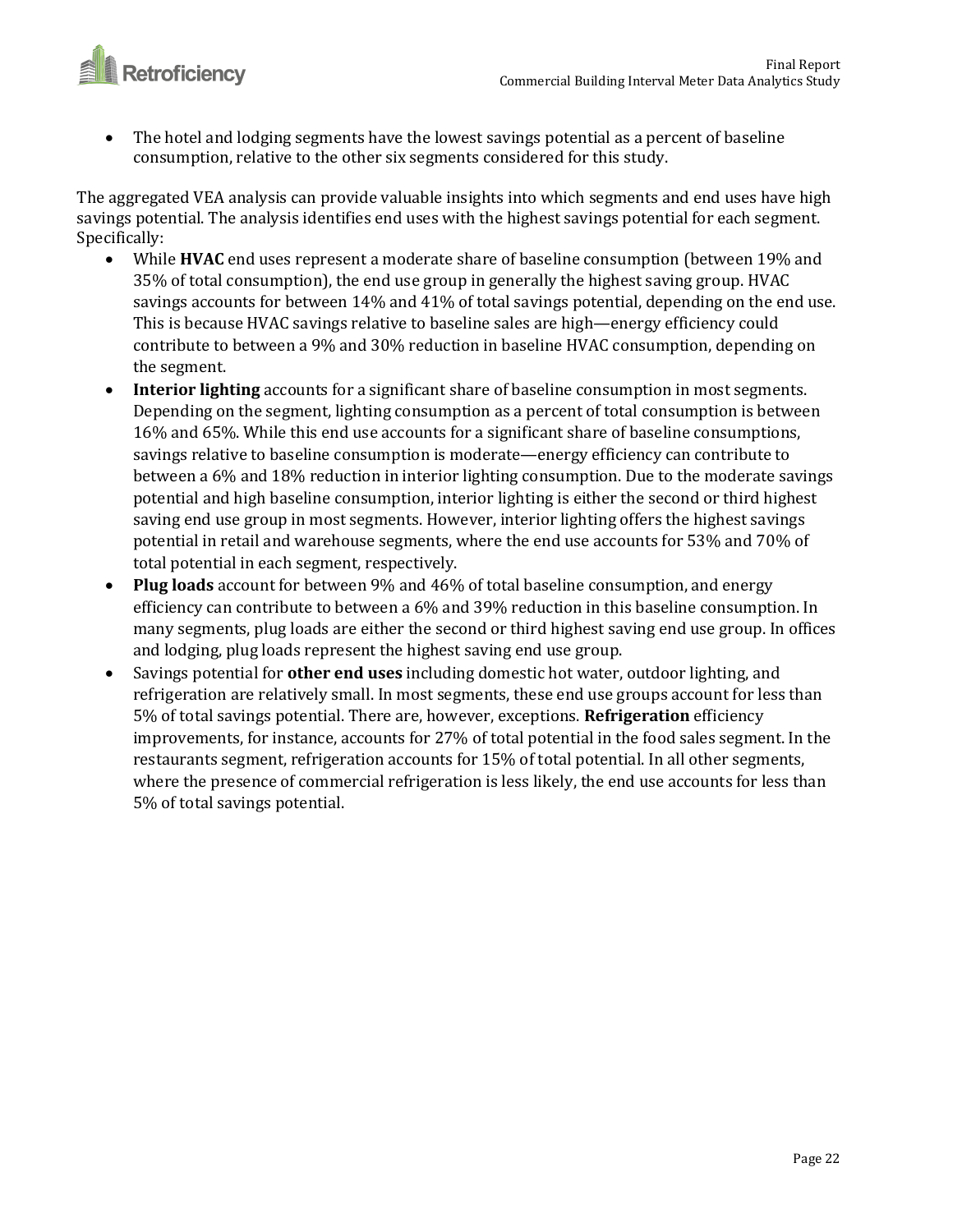

# <span id="page-22-0"></span>Appendix A: Aggregated Annual Usage by Sector

The aggregated annual usage by sector table includes all accounts the Retroficiency Team received from CMP, irrespective of whether an individual account was not considered for interval analysis because of incomplete data (less than 12 months of data, missing co-generation data, negative/monthly readings), unanalyzable building type (such as production/ process), or not selected as one of the eight key sectors for this study (i.e. education and hospitals). Grey highlighting indicates the sector was selected for deeper analysis.

|                            | <b>Unique</b>   | <b>Aggregated Annual</b> | <b>Percent of Total</b> |              | <b>Percent of Eligible</b> |              |  |
|----------------------------|-----------------|--------------------------|-------------------------|--------------|----------------------------|--------------|--|
| <b>Sector</b>              | <b>Accounts</b> | <b>Usage (kWh)</b>       | <b>Accounts</b>         | <b>Usage</b> | <b>Accounts</b>            | <b>Usage</b> |  |
| Production/Process         | 1,783           | 523,465,971              | 16.2%                   | 23.1%        |                            |              |  |
| Office                     | 2,052           | 332,982,046              | 18.6%                   | 14.7%        | 26.2%                      | 20.9%        |  |
| Retail                     | 1,491           | 273,812,752              | 13.5%                   | 12.1%        | 19.1%                      | 17.2%        |  |
| <b>Grocery Store</b>       | 868             | 238,654,453              | 7.9%                    | 10.5%        | 11.1%                      | 15.0%        |  |
| Education                  | 663             | 183,800,758              | 6.0%                    | 8.1%         | 8.5%                       | 11.5%        |  |
| Restaurant                 | 1,258           | 180,380,308              | 11.4%                   | 7.9%         | 16.1%                      | 11.3%        |  |
| Warehouse                  | 416             | 102,029,081              | 3.8%                    | 4.5%         | 5.3%                       | 6.4%         |  |
| Hotel                      | 512             | 97,931,679               | 4.6%                    | 4.3%         | 6.5%                       | 6.1%         |  |
| Hospital                   | 91              | 77,749,756               | 0.8%                    | 3.4%         | 1.2%                       | 4.9%         |  |
| Recreation                 | 717             | 66,173,634               | 6.5%                    | 2.9%         |                            |              |  |
| Lodging                    | 168             | 60,010,941               | 1.5%                    | 2.6%         | 2.1%                       | 3.8%         |  |
| Clinic                     | 303             | 46,284,188               | 2.7%                    | 2.0%         | 3.9%                       | 2.9%         |  |
| <b>Work Shops</b>          | 230             | 28,533,149               | 2.1%                    | 1.3%         |                            |              |  |
| <b>Public Assembly</b>     | 77              | 12,941,283               | 0.7%                    | 0.6%         |                            |              |  |
| Other                      | 81              | 12,213,236               | 0.7%                    | 0.5%         |                            |              |  |
| <b>Public Safety</b>       | 80              | 11,524,742               | 0.7%                    | 0.5%         |                            |              |  |
| Religious                  | 153             | 9,453,656                | 1.4%                    | 0.4%         |                            |              |  |
| Laundry                    | 50              | 3,878,287                | 0.5%                    | 0.2%         |                            |              |  |
| Apartment                  | 21              | 3,575,550                | 0.2%                    | 0.2%         |                            |              |  |
| <b>Multifamily Housing</b> | 3               | 1,986,947                | 0.0%                    | 0.1%         |                            |              |  |
| Lab                        | 14              | 1,432,801                | 0.1%                    | 0.1%         |                            |              |  |
| Data Center                | $\overline{2}$  | 365,612                  | 0.02%                   | 0.02%        |                            |              |  |
| <b>Total</b>               | 11,033          | 2,269,180,830            | 100%                    | 100%         | 100%                       | 100%         |  |

#### **Table A1. Sector Details**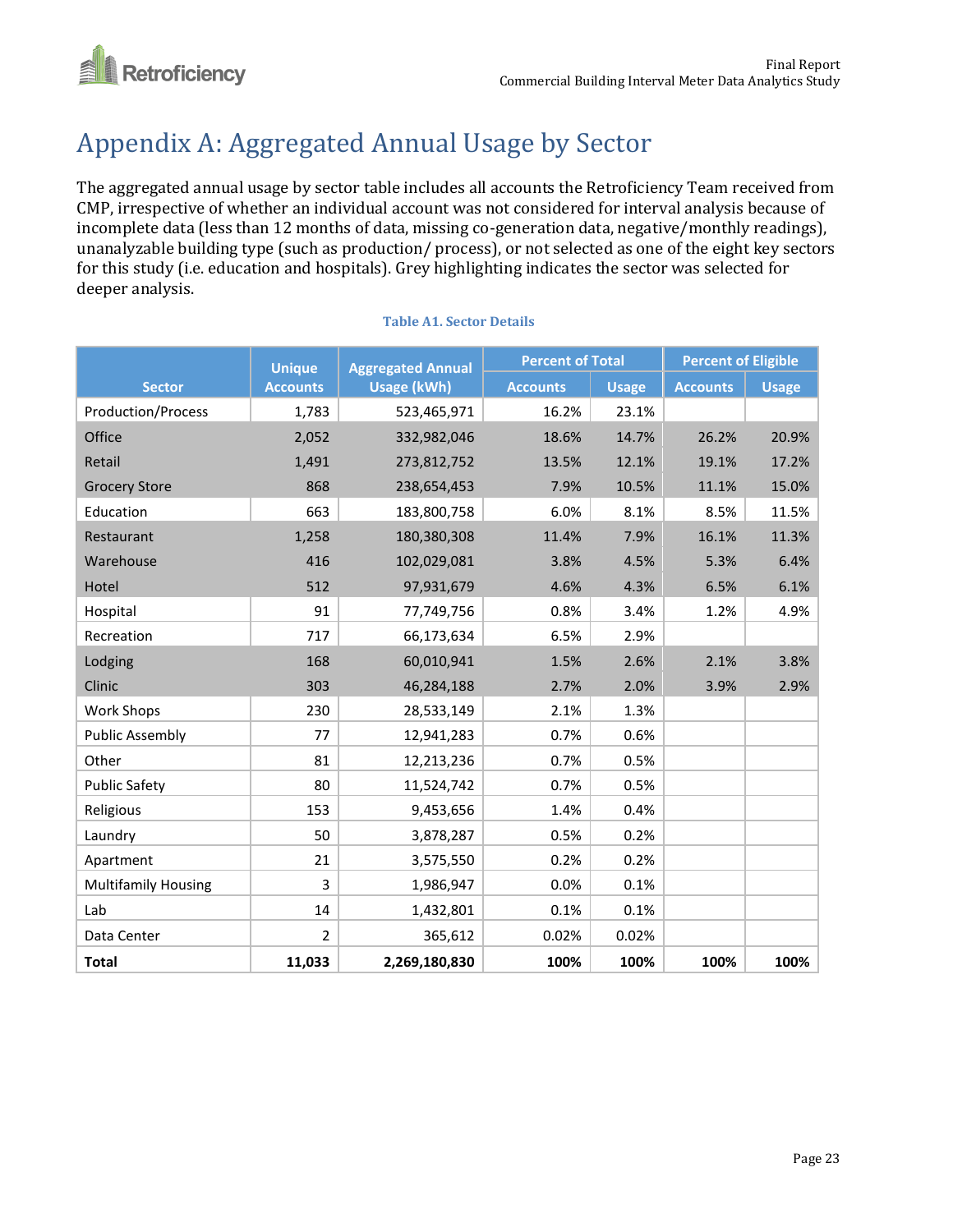

The sector examples reflect Retroficiency's typical sector guidelines we use in our analytics. In other words, these definitions should not be interpreted as official, industry-wide definitions. Grey highlighting indicated the sector was selected for deeper analysis.

| <b>Table A2. Sector Examples</b> |  |
|----------------------------------|--|
|----------------------------------|--|

| <b>Sector</b>               | <b>Retroficiency Sector Examples</b>                                                                                    |
|-----------------------------|-------------------------------------------------------------------------------------------------------------------------|
| <b>Production / Process</b> | Manufacturing facilities, industrial buildings, pumping stations, wastewater<br>treatment plants, etc.                  |
| Office                      | Administrative, general, professional office spaces, bank branches and<br>financial offices                             |
| Retail                      | Department stores, dry good retailers, storefronts                                                                      |
| <b>Grocery Store</b>        | Grocery stores, supermarkets, convenience stores, drug stores                                                           |
| Education                   | Elementary/junior/senior high schools and vocational schools                                                            |
| Restaurant                  | Quick and full serve restaurants                                                                                        |
| Warehouse                   | General storage buildings                                                                                               |
| Hotel                       | Hotel, inn, motel                                                                                                       |
| Hospital                    | Hospital, medical center, emergency care                                                                                |
| Recreation                  | Athletic centers, gymnasiums, bowling alleys, skating rinks, pools, golf<br>courses                                     |
| Lodging                     | Dormitories, military barracks, senior care facilities/rehabilitation centers                                           |
| Clinic                      | Medical and dental offices                                                                                              |
| <b>Work Shops</b>           | Assembly and maintenance facilities (heavy equipment, electric, aircraft,<br>etc.)                                      |
| <b>Public Assembly</b>      | Public gatherings spaces for performance, recreation, social/public/civic<br>activities, transportation terminals, etc. |
| Other                       | Otherwise uncategorized facilities                                                                                      |
| <b>Public Safety</b>        | Dispatch centers, correctional facilities, etc.                                                                         |
| Religious                   | Worship-oriented facilities such as churches, mosques, synagogues, temples,<br>etc.                                     |
| Laundry                     | Dedicated laundry and/or dry cleaning facilities for commercial or<br>institutional use                                 |
| Apartment                   | Mid and high rise apartment buildings                                                                                   |
| <b>Multifamily Housing</b>  | Low rise residential                                                                                                    |
| Lab                         | Research and development, biological, chemical, medical or veterinary labs                                              |
| Data Center                 | Data centers, cluster computing, telecommunication buildings                                                            |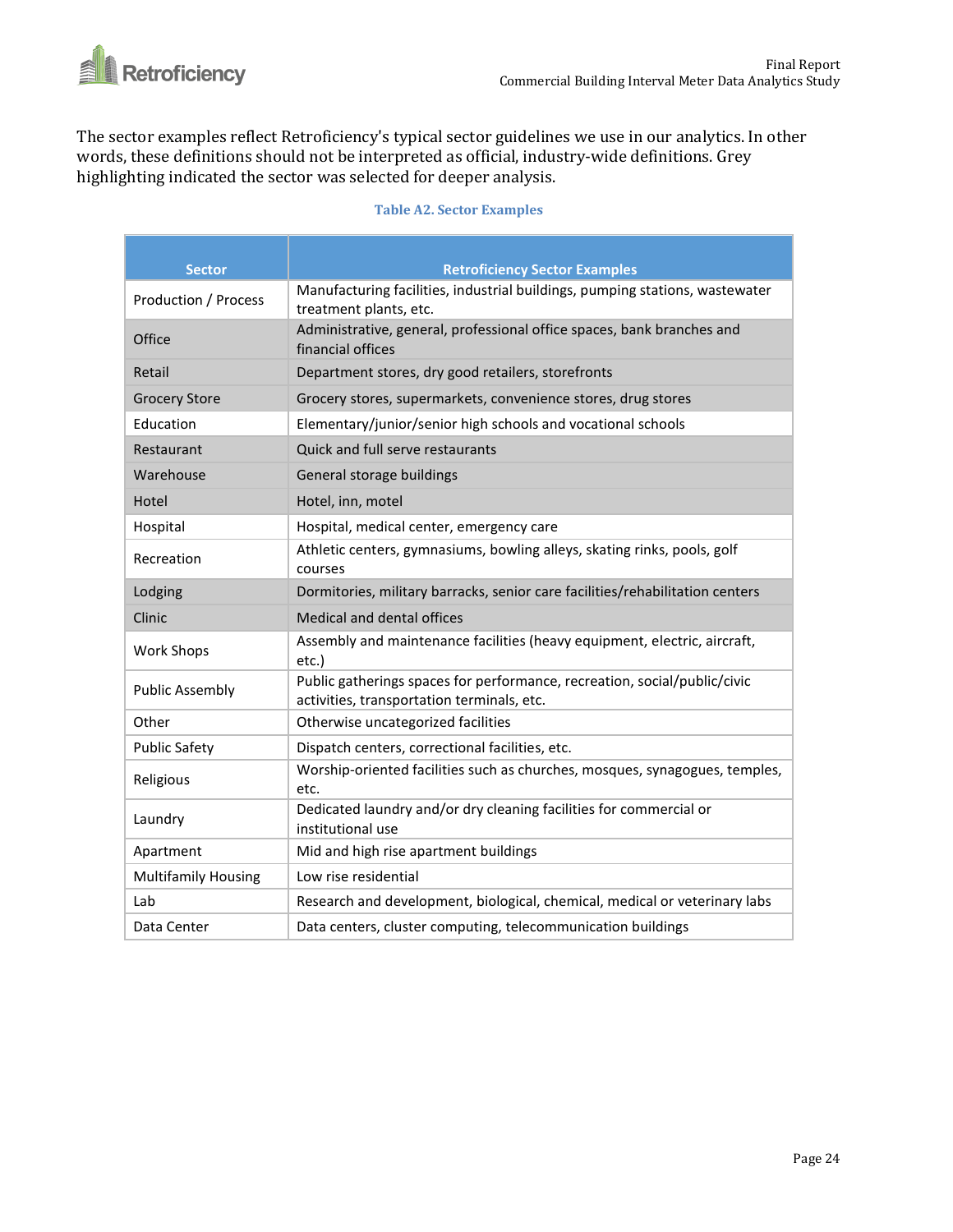

# <span id="page-24-0"></span>Appendix B: Confidence Intervals

EUIs included in Appendix Table B1 represent average consumption per square foot, weighted only by the case weights.

|                   |                  | <b>EUI (kWh/Sqft)</b> |         |                    |            |                     |                              |               |              |                     |                 |       |              |
|-------------------|------------------|-----------------------|---------|--------------------|------------|---------------------|------------------------------|---------------|--------------|---------------------|-----------------|-------|--------------|
| <b>Segment</b>    | Lights<br>Indoor | <b>Outdoor Lights</b> | Cooling | <b>Ventilation</b> | Plug Loads | Heating<br>Electric | <b>Water</b><br>Domestic Hot | Refrigeration | <b>Pumps</b> | Cooking<br>Electric | <b>Baseload</b> | Misc. | <b>Total</b> |
| Office            | 3.1              | 0.4                   | 0.7     | 1.9                | 5.3        | 0.5                 | 0.0                          | 0.0           | $0.0\,$      | 0.0                 | 1.8             | 0.0   | 13.8         |
| Retail            | 6.2              | 0.5                   | 0.4     | 1.9                | 2.1        | 0.4                 | 0.0                          | 0.0           | 0.0          | 0.0                 | 0.0             | 0.0   | 11.5         |
| Hotel             | 3.5              | 0.4                   | 1.2     | 1.0                | 3.3        | 2.2                 | 0.9                          | 0.0           | 0.0          | 0.0                 | 0.0             | 0.1   | 12.6         |
| Restaurant        | 9.9              | 1.4                   | 2.6     | 10.7               | 27.3       | 0.6                 | 0.0                          | 9.4           | 0.0          | 0.0                 | 0.0             | 0.0   | 61.8         |
| <b>Food Sales</b> | 10.9             | 3.3                   | 3.4     | 7.6                | 4.3        | 0.4                 | 0.1                          | 25.5          | $0.0\,$      | 0.0                 | 0.0             | 0.0   | 55.5         |
| Clinic            | 3.2              | 0.1                   | 1.3     | 1.3                | 6.4        | 0.3                 | 0.0                          | 0.0           | 0.1          | 0.0                 | 1.1             | 0.0   | 13.9         |
| Warehouse         | 3.7              | 0.1                   | 0.1     | 0.9                | 0.8        | 0.4                 | 0.0                          | 0.0           | 0.0          | 0.0                 | 0.0             | 0.0   | 6.1          |
| Lodging           | 3.3              | 0.1                   | 1.0     | 0.6                | 5.0        | 1.1                 | 0.4                          | 0.7           | 0.4          | 0.0                 | 0.1             | 0.0   | 12.9         |

**Table B1. Electric Energy Use Intensities by Segment and End Use (kWh/sqft)**

Table B2 includes estimates of absolute precision for the EUIs presented in Table B1—all estimates of absolute precision use a 90% confidence interval.

**Table B2. Absolute Precision for Electric Energy Use Intensities by Segment and End Use (kWh/sqft)**

|                   |                         |                          |         |             |            | Absolute Precision with a 90% Confidence Interval $(\pm)$ |                                        |               |              |                  |                 |       |              |
|-------------------|-------------------------|--------------------------|---------|-------------|------------|-----------------------------------------------------------|----------------------------------------|---------------|--------------|------------------|-----------------|-------|--------------|
| <b>Segment</b>    | Lights<br><b>Indoor</b> | Lights<br><b>Outdoor</b> | Cooling | Ventilation | Plug Loads | Electric Heating                                          | <b>Water</b><br>Hot<br><b>Domestic</b> | Refrigeration | <b>Pumps</b> | Electric Cooking | <b>Baseload</b> | Misc. | <b>Total</b> |
| Office            | 0.09                    | 0.06                     | 0.03    | 0.09        | 0.20       | 0.05                                                      | 0.01                                   | 0.21          | 0.00         | 0.00             | 0.04            | 0.00  | 0.11         |
| Retail            | 0.11                    | 0.08                     | 0.04    | 0.11        | 0.25       | 0.06                                                      | 0.02                                   | 0.26          | 0.00         | 0.00             | 0.05            | 0.00  | 0.13         |
| Hotel             | 0.16                    | 0.11                     | 0.06    | 0.17        | 0.38       | 0.09                                                      | 0.03                                   | 0.39          | 0.01         | 0.00             | 0.08            | 0.01  | 0.20         |
| Restaurant        | 0.10                    | 0.07                     | 0.04    | 0.11        | 0.24       | 0.06                                                      | 0.02                                   | 0.25          | 0.00         | 0.00             | 0.05            | 0.00  | 0.13         |
| <b>Food Sales</b> | 0.17                    | 0.12                     | 0.06    | 0.17        | 0.39       | 0.09                                                      | 0.03                                   | 0.40          | 0.01         | 0.00             | 0.08            | 0.01  | 0.20         |
| Clinic            | 0.22                    | 0.16                     | 0.08    | 0.23        | 0.52       | 0.12                                                      | 0.04                                   | 0.53          | 0.01         | 0.00             | 0.11            | 0.01  | 0.27         |
| Warehouse         | 0.17                    | 0.12                     | 0.07    | 0.18        | 0.40       | 0.09                                                      | 0.03                                   | 0.41          | 0.01         | 0.00             | 0.08            | 0.01  | 0.21         |
| Lodging           | 0.29                    | 0.21                     | 0.11    | 0.30        | 0.69       | 0.16                                                      | 0.05                                   | 0.70          | 0.01         | 0.00             | 0.14            | 0.01  | 0.36         |